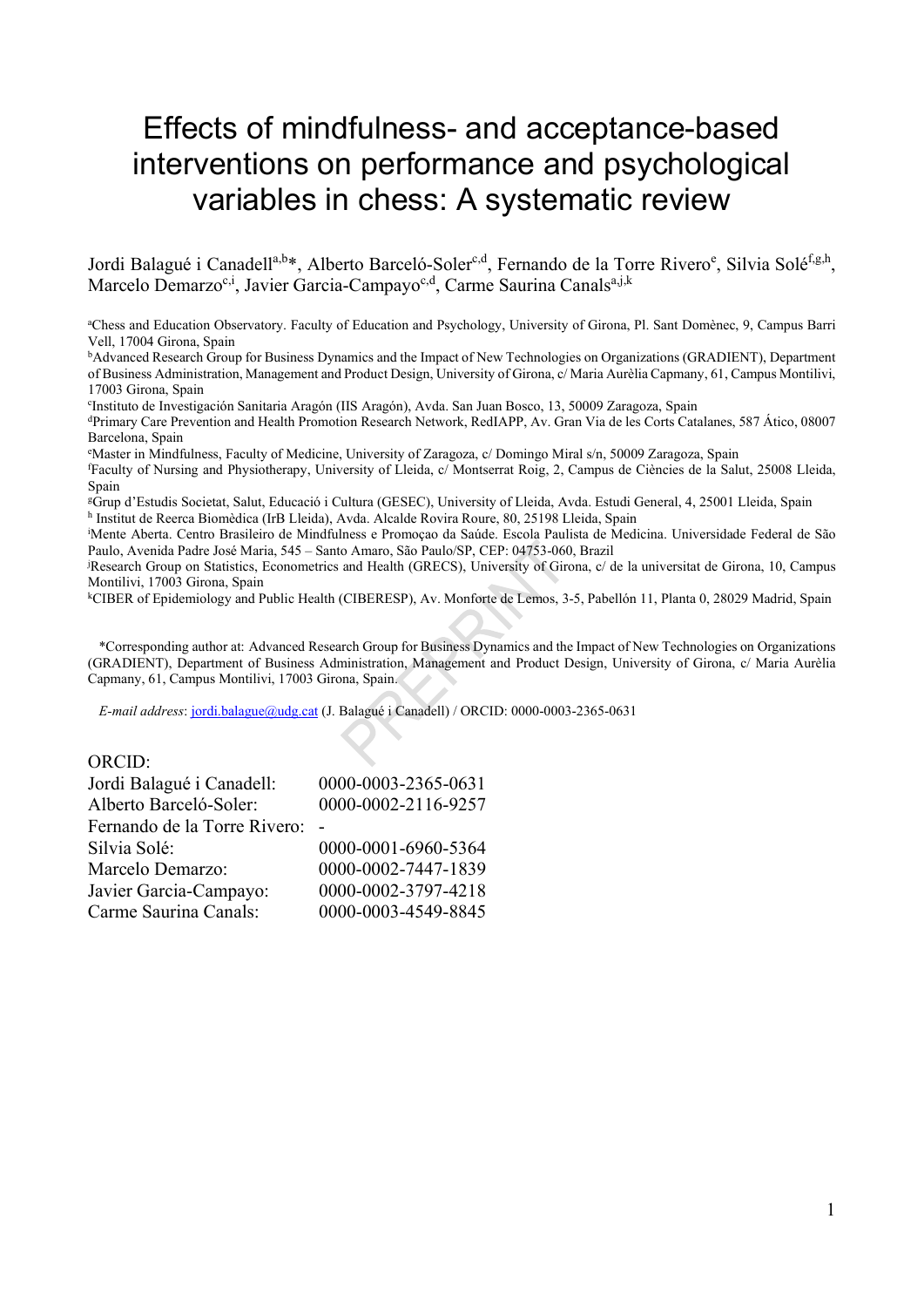# Abstract

Background: There is a growing interest in mindfulness- and acceptance-based interventions in sport, with empirical results that support improvements in athletes' performance and well-being. Chess is a sport in which the demand is maximum and where mental preparation can have an important impact on the results. The objective of this work is to identify the mindfulness- and acceptance-based interventions implemented in the context of chess and to examine their effects on performance and on the psychological variables potentially relevant to performance, by conducting a systematic literature review.

Method: A bibliographic search was carried out in the PubMed, SCOPUS and Web of Science databases and studies incorporating interventions based on mindfulness (MBIs) or acceptance and commitment therapy (ACTs) applied to chess were selected.

Results: No MBI applied to chess and only four short ACT interventions were found. The main objective in all of them was to improve athletic performance and all but two players significantly improved their performance. Improvements were also made in the psychological variables considered, although they were not generalized.

Conclusions: Chess is shown to be a virgin field of research to explore for MBIs. The brief ACT interventions had a positive effect on improving chess players' performance and, with less evidence, on reducing problematic reactions to private events during competition. Further studies of higher methodological quality are needed to corroborate the results obtained.

Keywords: Mindfulness; ACT; Chess; Systematic review; Sport

# Highlights

- Chess is a sport in which the demand is maximum: a single error can lead to defeat.
- Chess is considered the sport with the highest intellectual content.
- Mental preparation can have an important impact on the results in chess.
- There is a growing interest in mindfulness- and acceptance-based interventions in sport.
- Chess is shown to be a virgin field of research to explore for MBIs.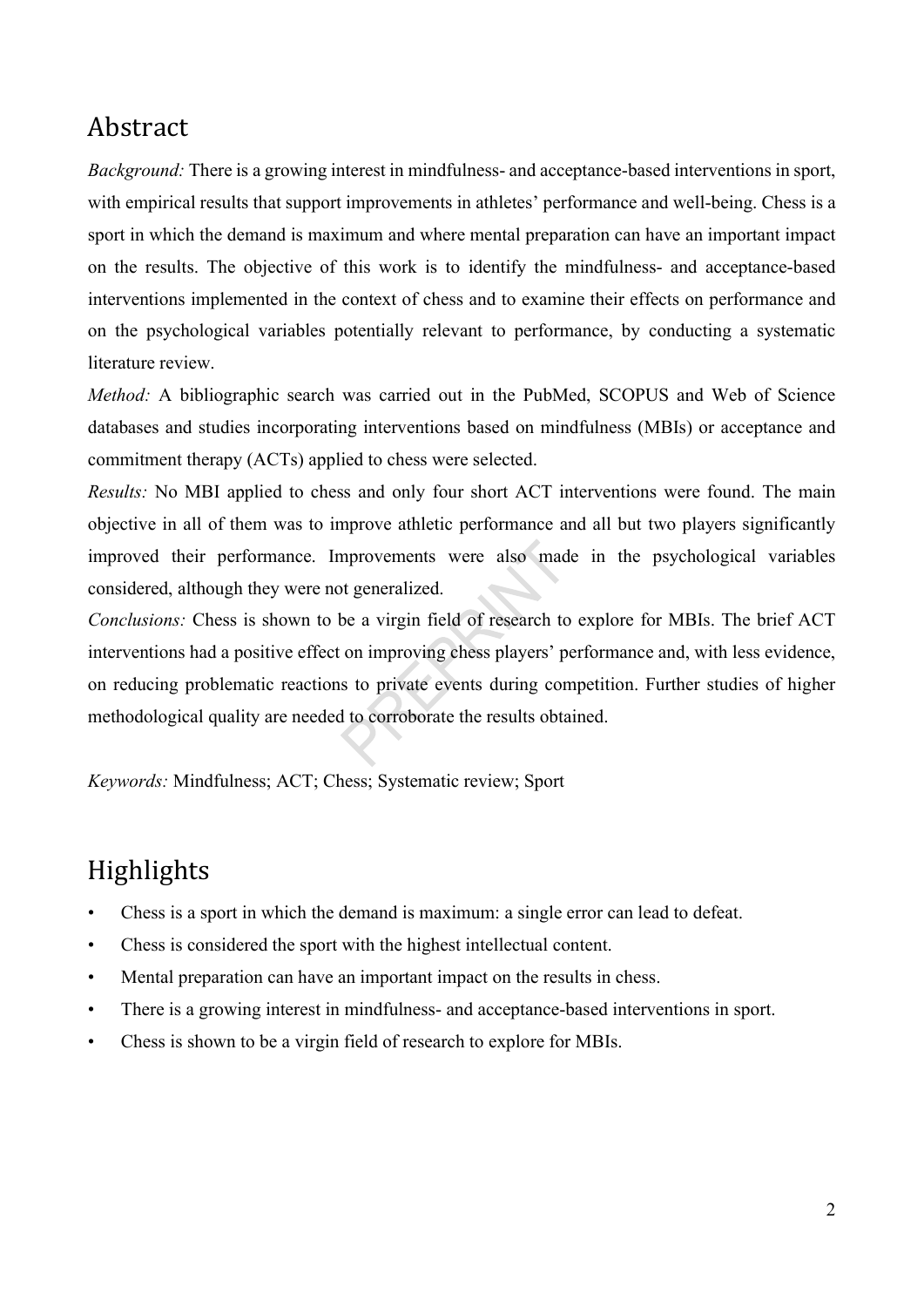## **Contents**

- 1. Introduction
- 2. Methodology
	- 2.1. Eligibility criteria
	- 2.2. Information sources
	- 2.3. Search strategy
	- 2.4. Study selection
	- 2.5. Data items
	- 2.6. Risk of bias in individual studies
- 3. Results
	- 3.1. Study selection
	- 3.2. Study characteristics
	- 3.3. Risk of bias within the studies
	- 3.4. Results of individual studies
	- 3.5. Synthesis of results
- 4. Discussion
	- 4.1. Strengths and limitations of included studies
	- 4.2. Strengths and limitations of this review
- 5. Conclusions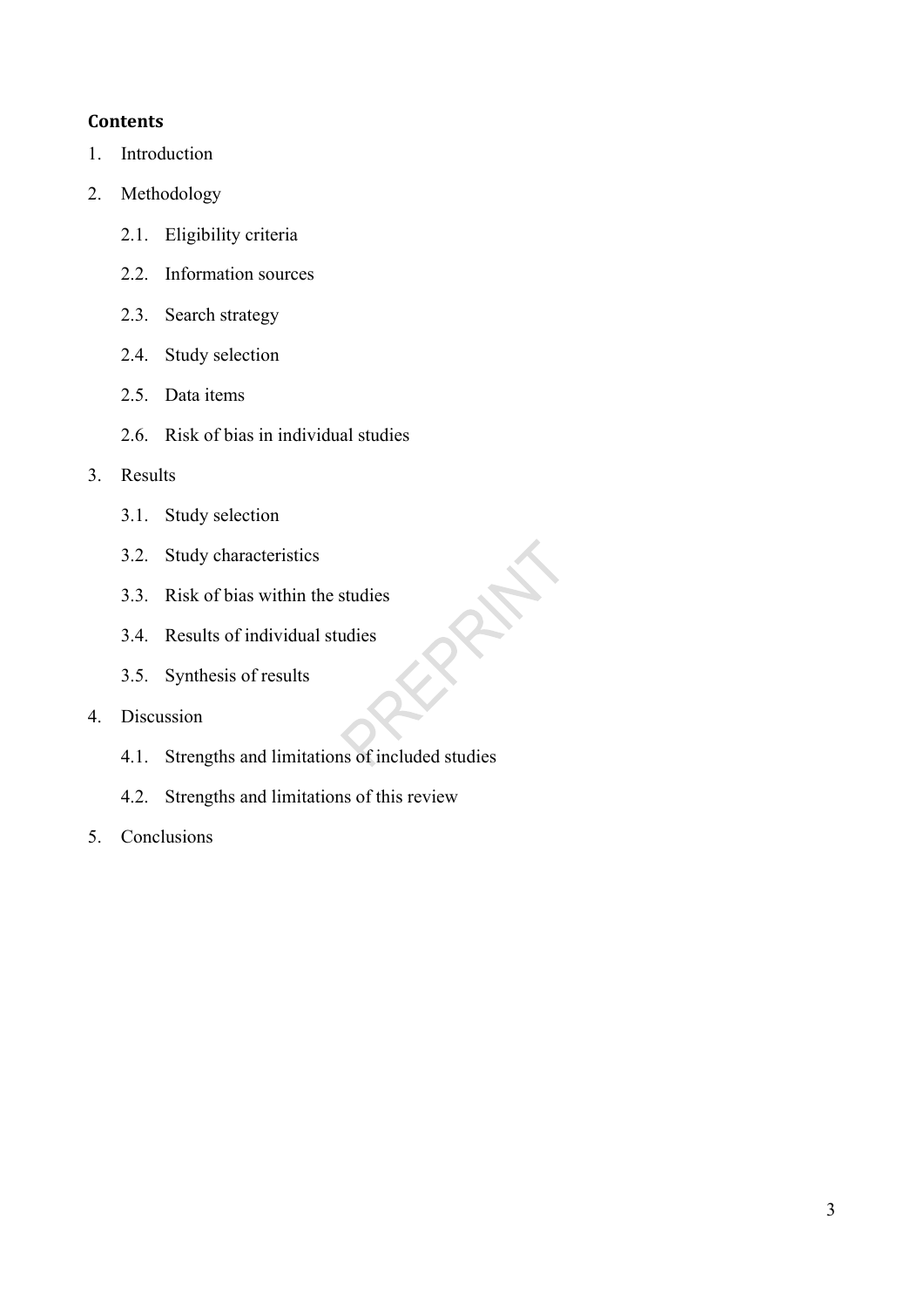## 1. Introduction

In the sporting context, improving performance and managing the psychological variables involved in the pressure to obtain results such as anxiety or stress are athletes' priority objectives, and especially elite athletes due to the ever-present demands of high-level sporting competition. Therefore, athletes who want to obtain good results must not only be technically proficient in their sport, but they must also be well prepared mentally.

Demand is maximum in the sport of chess since games must be played in a limited time, a single error can lead to defeat, and moves once made cannot be rectified (Ruiz, 2006; Ruiz & Luciano, 2012). Based on Ruiz & Luciano (2012), we consider that the relevant behaviors of chess players to achieve good performance during a game can be summarized as: (a) managing the limited time available; (b) deciding each movement based on assessing their position as the main criterion; and (c) focusing on their position on the board and not on private events. To this effect, it is not surprising that chess is considered to be the sport with the highest intellectual content<sup>2</sup>, where mental preparation can have a significant impact on the results.

Regarding mental preparation, there are two main approaches. First, there is the traditional Psychological Skills Training (PST) based on cognitive behavioral techniques; and second, there is mindfulness- and acceptance-based training.

PST techniques focus on controlling the content of internal experiences including thoughts, emotions, and body sensations, the objective of which is to change internal states to create an ideal performance-enhancing state. Among them, the most commonly used techniques are goal-setting, imagery/mental rehearsal, arousal control, self-talk modification, precompetitive routines, or a combinations of these (Gardner & Moore, 2007, 21). While there is no agreement as to their effectiveness in improving performance, there is a set of meta-analyses that show important effect sizes on performance for some of these interventions (Hatzigeorgiadis *et al.*, 2011: self-talk; Kyllo & Landers, 1995: goal-setting; Driskell, Copper & Moran, 1994: precompetitive routines), which seem to be more centered on focusing attention on useful signals for performance than on controlling internal states. Moreover, although the meta-analyses did not pay much attention to the methodological rigor of the studies included, they do present results supporting the use of these interventions in sport (Noetel et al., 2019).

Birrer, Ruthlin & Morgan (2012) point out the existence of two explanatory theories as to why athletes cannot successfully control their cognitive processes, despite the effort they make to do so. The theory of ironic mental processes explains how wanting to control internal states can have the opposite effect, and that rather than suppressing them their presence can be increased and, contrary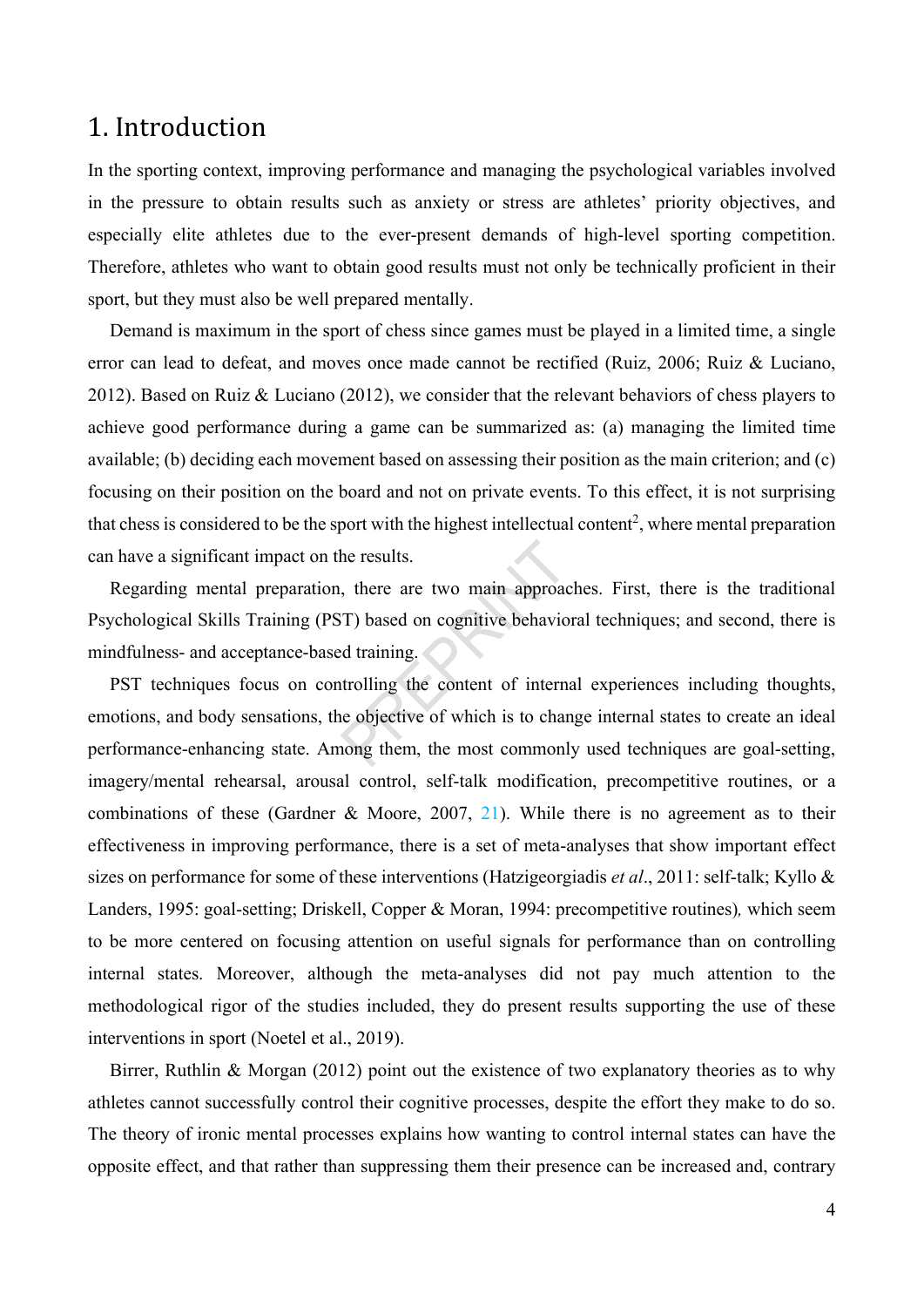to what is sought, they are also given more attention. Consequently, it is hypothesized that the athlete focuses on signals that are not relevant to performance, resulting in a decrease rather than an improvement in their performance. Furthermore, when the performance achieved does not match the expected performance, the theory of reinvestment comes into play, which states that athletes perform less well under pressure when they try to execute the skill consciously rather than allowing it to be performed automatically (Noetel et al., 2019).

As an alternative to techniques that promote controlling internal experiences, there are a number of interventions based on mindfulness and acceptance whose interest lies in recognizing and accepting these experiences, focusing on the present moment without judgment and on the cues relevant to the task (Birrer, Ruthlin & Morgan, 2012). Noetel et al., 2019 argue that mindfulness- and acceptancebased interventions reduce the negative effects of ironic rebound and reinvestment on athletic performance based on a combination of: (a) the fact that by promoting focus on the present moment with acceptance, these interventions facilitate the automatic execution of performance (Gardner & Moore, 2006, 2007, 2012); and (b) Birrer, Röthlin & Morgan (2012)'s proposal concerning athletes performing at their highest level when they execute skills automatically without conscious control and with an open awareness that enables the required adjustments to be made to better meet the objectives.

With specific reference to mindfulness-based interventions (MBIs), or the interventions whose main component is mindfulness meditation, two protocols can be highlighted in the clinical field, Mindfulness-Based Stress Reduction (MBSR; Kabat-Zinn, 1982, 2003), which was the first and is the best known and used, and Mindfulness-Based Cognitive Therapy (MBCT; Segal, Williams & Teasdale, 2002, 2013), developed from MBSR and combined with cognitive therapy, and the only mindfulness-based protocol to be included in third generation therapies by common agreement (Dimidjian et al., 2016). Another prominent protocol in the clinical setting is Acceptance-Commitment Therapy (ACT; Hayes, Strosahl & Wilson, 1999), also considered third-generation therapy (Dimidjian et al., 2016; García Campayo & Demarzo, 2018b, 47). However, despite including mindfulness as one of its therapeutic elements, it does not incorporate meditation practice. In the sporting context, the fundamentals of these models have been integrated into the *Mindfulness*-Acceptance-Commitment approach (MAC; Gardner & Moore, 2007), which combine MBCT and ACT and incorporate brief meditations, and into the *Mindful Sport Performance Enhancement* approach (MSPE; Kaufman, Glass & Arnkoff, 2009), which is mainly based on MBSR combined with MBCT and meditative practices. There is a third prominent protocol, *Mindfulness Meditation* Training for Sport (MMTS; Baltzell & Akhtar, 2014), which emerged as an alternative to the previous two protocols and was intended as a shorter intervention to facilitate adapting the daily program to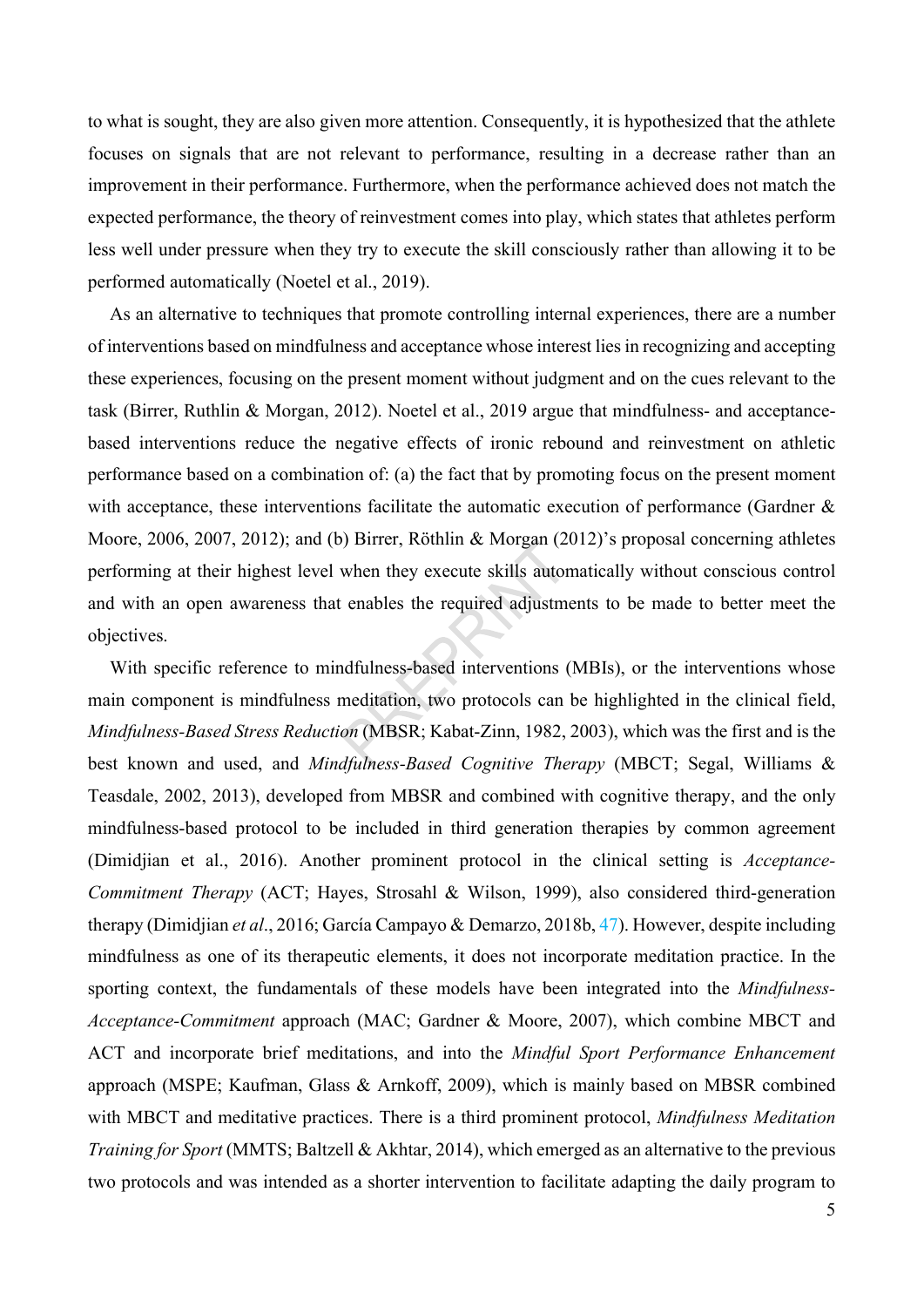the already tight schedules of elite university athletes. Mindfulness meditation is at the core of the intervention program of this protocol, which incorporates PST techniques and, in its version 2.0 (Baltzell & Summers, 2017), integrates the concept of self-compassion throughout to offer ani appropriate level of kindness, which is deemed to be essential to dislodge the anxiety involved in achieving high performance and the harsh self-criticism present in athletes.

There is a growing interest in mindfulness- and acceptance-based interventions in sport especially, as we have seen, with the development of specific protocols, and with empirical results that support improvements in athletes' performance and well-being, despite the reviews carried out so far calling for more and better quality research. We have so far linked just three systematic reviews on mindfulness and acceptance in sport (Sappington & Longshore, 2015; Noetel et al., 2019; Corbally et al., 2020) and a single meta-analysis (Bühlmayer et al., 2017), in addition to six bibliographic reviews (Gardner & Moore, 2012; Gardner, 2016; Palmi & Solé, 2016; Petterson & Olson, 2017; Carraça et al., 2018; XXXXXXX, 2020). Of these, just one of them (Corbally et al., 2020) focuses on a single sport (long-distance runners) and three of them (Gardner, 2016; Carraça et al., 2018; Noetel et al., 2019) incorporate the same intervention applied to chess players.

In view of all the above factors, the objective of this systematic review is to identify the mindfulness- and acceptance-based interventions implemented in the context of chess and to examine their effects on performance and psychological variables potentially relevant to performance.

# 2. Methodology

The present review follows the PRISMA (Preferred Reporting Items for Systematic reviews and Meta-analyses) structure and guidelines for publishing systematic reviews (Liberati et al., 2009; Urrútia & Bonfill, 2010; Hutton et al., 2015).

## 2.1. Eligibility criteria

Following the structure of the PICOS approach (Participants, Interventions, Comparisons, Outcomes, Study design), the literature review covers all types of designs (S) of MBIs and ACTs (I) intended for chess players (P), with or without control groups (C), the objective of which is to obtain results related to performance improvement and / or psychological variables potentially relevant to this (O). Since our interest lies is in identifying all the mindfulness- and acceptance-based interventions carried out in the context of chess and assessing the interest this field has generated for these interventions, we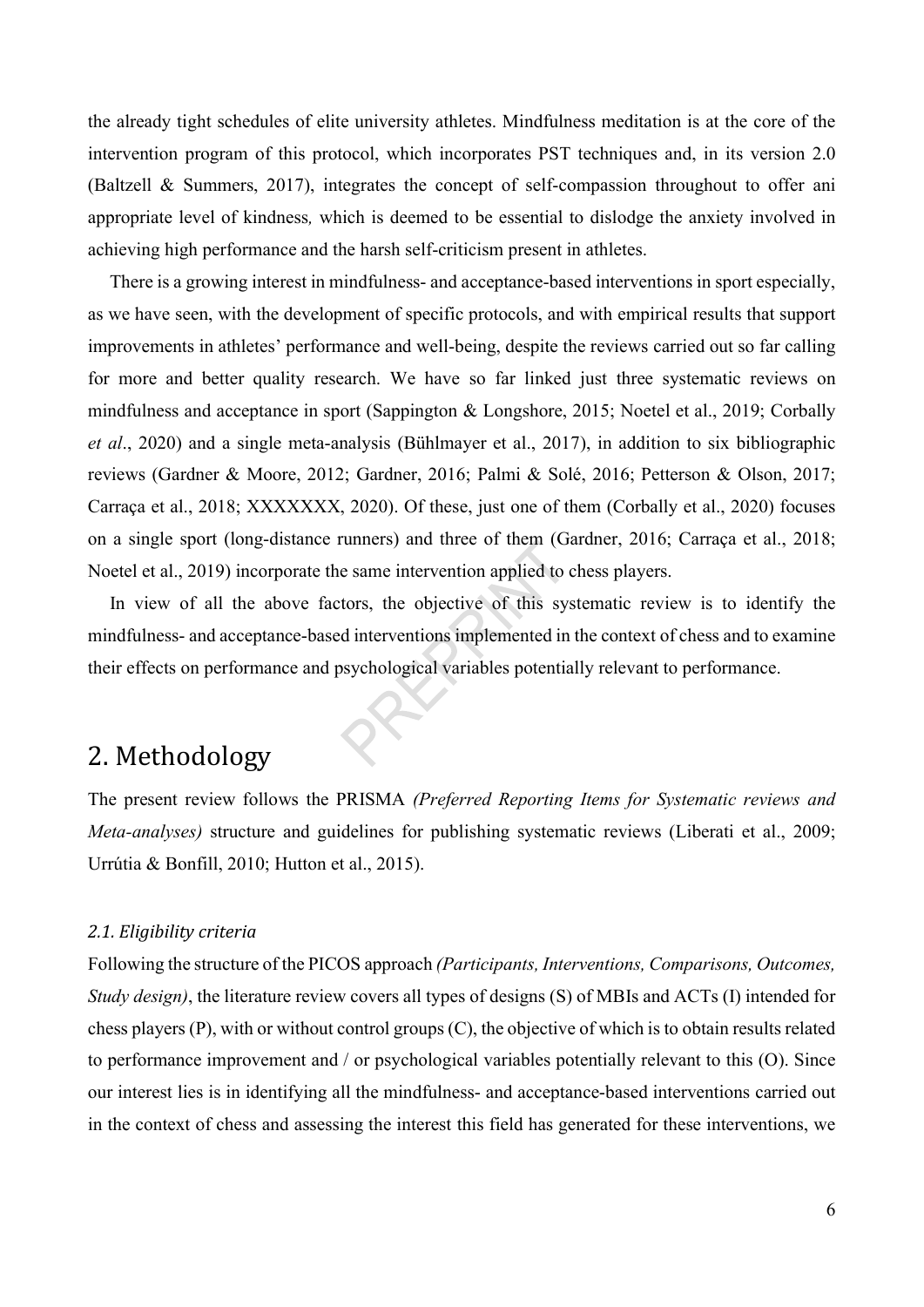adopt a broad focus in terms of selecting the interventions, including both published and unpublished studies and all study designs.

## 2.2. Information sources

The bibliographical review was carried out in the following databases, gray literature in thesis databases and in the references of published articles was also reviewed:

-PubMed (1871-present), dated July 15, 2020 and search in Title and Abstract.

- -SCOPUS (1788-present), dated July 15, 2020 and search in Title, Abstract and Keywords.
- -Web of Science, dated July 15, 2020, in its All Databases version, which includes the Web of Science Core Collection databases (1900-present); Current Contents Connect (1998-2009); the Derwent Innovations Index (1980-2009), which combines unique value-added patent information indexed from over 50 patent-issuing authorities in the Derwent World Patent Index (1963-present) with patent citations indexed from the Derwent Patents Citation Index (1973 present); the KCI-Korean Journal Database (1980-present); MEDLINE® (1950-present); the Russian Science Citation Index (2005-present); and the SciELO Citation Index (2002-present). Website of the Spanish Foundation for Science and Technology FECyT: https://0-appswebofknowledge-

com.cataleg.udg.edu/summary.do?product=UA&parentProduct=UA&search\_mode=Advance dSearch&parentQid=&qid=1&SID=D2J8Ba2cCVCHQ62dZz1&&update\_back2search\_link param=yes&page=1. The search was performed in All documents type and All languages.

### 2.3. Search strategy

The following Boolean keywords and operators were used in all the searches and databases: Mindfulness OR ACT AND Chess.

## 2.4. Study selection

Two independent reviewers (J.BiC. and A.B.S.) eliminated the duplicates, examined the titles and / or summaries, and selected the studies for full-text examination following eligibility criteria. There were no discrepancies in the selection. Both reviewers came across an unreleased study cited in one of the selected studies and decided by mutual agreement and likewise without discrepancies to include it in the review, following the objective of conducting as broad a review as possible.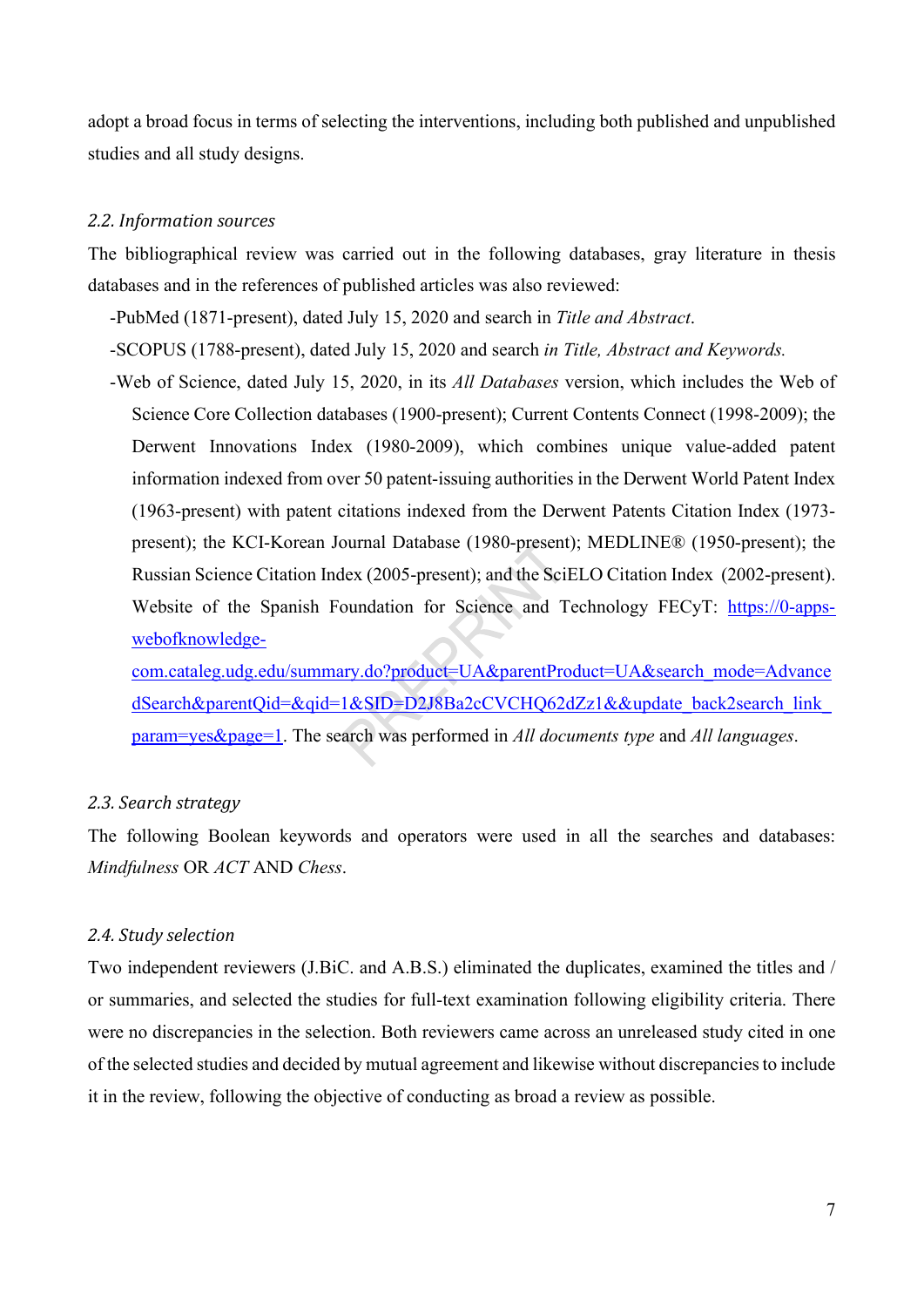#### 2.5. Data items

For the data extraction, we follow the PICOS eligibility criteria, specifying the description and size of the sample group, their gender and age, and also adding the objectives of each study, the composition and characteristics of the experimental and control groups, and the effect size, where relevant. When one item of data was not available, the reason for this was specified in the results table itself.

## 2.6. Risk of bias in individual studies

We take as a reference the risk assessment of bias carried out in the systematic review conducted by Noetel et al. (2019), who perform the Cochrane risk of bias assessment because they consider it to be more valid, sensitive, and specific than the scales and checklists that measure bias (Higgins & Altman, 2008; cited in Noetel et al., 2019).

## 3. Results

#### 3.1. Study selection

A total of 233 records, 232 from searches (139 on Web of Science, 13 on PubMed, and 80 on SCOPUS) plus one other study referenced in one of the records obtained in the search were identified. A total of 60 duplicates were eliminated, leaving 173 records screened for eligibility according to the inclusion criteria. A total of 37 records were excluded immediately because they were patents and, following a review of the titles and / or abstracts, a further 132 were excluded as they were not mindfulness-based or ACT interventions applied to the context of chess. Eventually, 4 studies were included in the qualitative synthesis of this systematic review. See Fig 1 for the breakdown of the selection.

Fig 1. Flow diagram of the study selection process here

## 3.2. Study characteristics

A total of 35 chess players, most of which were men aged between approximately 14 and 50 years, participated in the set of four studies included in the review. The full characteristics of the studies are provided in Table 1.

Table 1. Summary of included studies here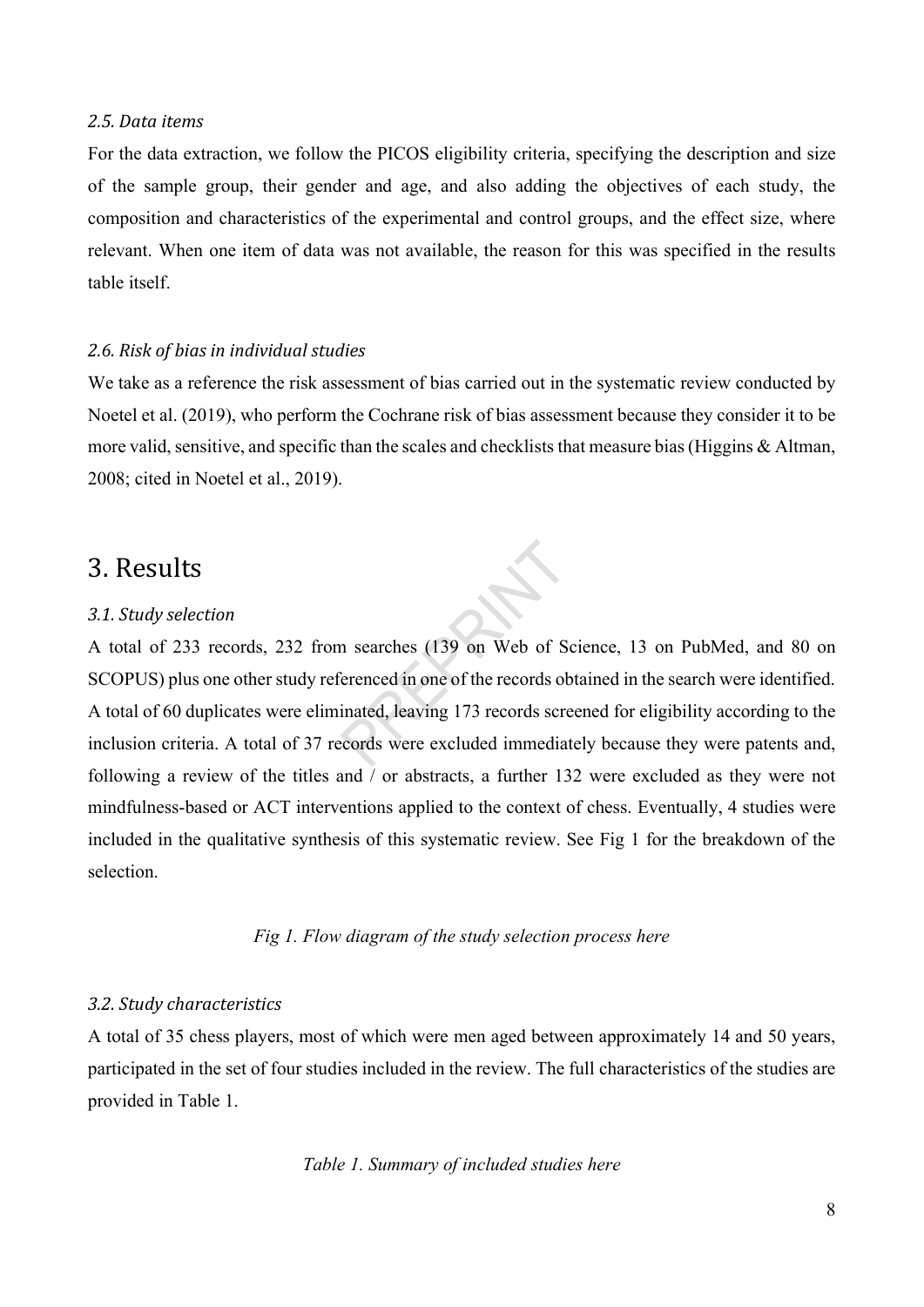Three of the four studies were non-randomized controlled trials and one was a case study. In the first three, the same type of intervention was performed, a brief 4-hour ACT protocol, albeit with differences in the number of sessions, their duration, the context, and the period of time during which the protocol was taught and applied either individually or in a group format. In the case study, a brief 6-hour ACT protocol was applied over a two-month period in sessions of approximately one-and-ahalf hours duration. A comparison group (CG) without treatment and without contact with the participants was included in all the studies apart from the case study. In all the studies, after the program was completed there was a follow-up at between six and nine months.

The main objective of all the studies was the improvement of chess performance, as measured by the Elo rating or the Elo performance rating, the two scores used by the International Chess Federation (FIDE, Fédération Internationale des Échecs) as objective measures of the playing strength (level) of chess players. Process measures related to improving psychological variables were also added, depending on the study. These include generic experiential avoidance, as measured by the *Acceptance* and Action Questionnaire in its initial (AAQ) and later versions of 10 (AAQ-II<sub>10</sub>) or 7 items (AAQ- $II<sub>7</sub>$ ; problematic reactions to private events as a measure of specific experiential avoidance in chess, as measured by the Chess Counterproductive Reactions Questionnaire (CCRQ) prepared by the authors themselves; and / or specific questions relating to interference, believability, and control of private events in normal and difficult competition situations.

## 3.3. Risk of bias within the studies

In line with the evaluation of Noetel et al. (2019), the three non-randomized controlled trials are categorized as high risk of bias because in two of them (Ruiz & Luciano, 2009, 2012) the researchers have no contact with the comparison groups, the members of which are selected from the FIDE online database, while for the third one (Ruiz & Luciano, 2006), we only have the incomplete data provided in Ruiz & Luciano (2009), which does not include the selection criteria of the control group, the results measures, or the quantitative results.

#### 3.4. Results of individual studies

Ruiz (2006). Professional chess player subject to the brief ACT intervention of four 6-hour sessions conducted over a period of two months significantly improved their chess performance in the six months following the intervention, as measured by Elo FIDE, an objective FIDE rating which varies depending on the results obtained in the competitions. The player also showed a significant decrease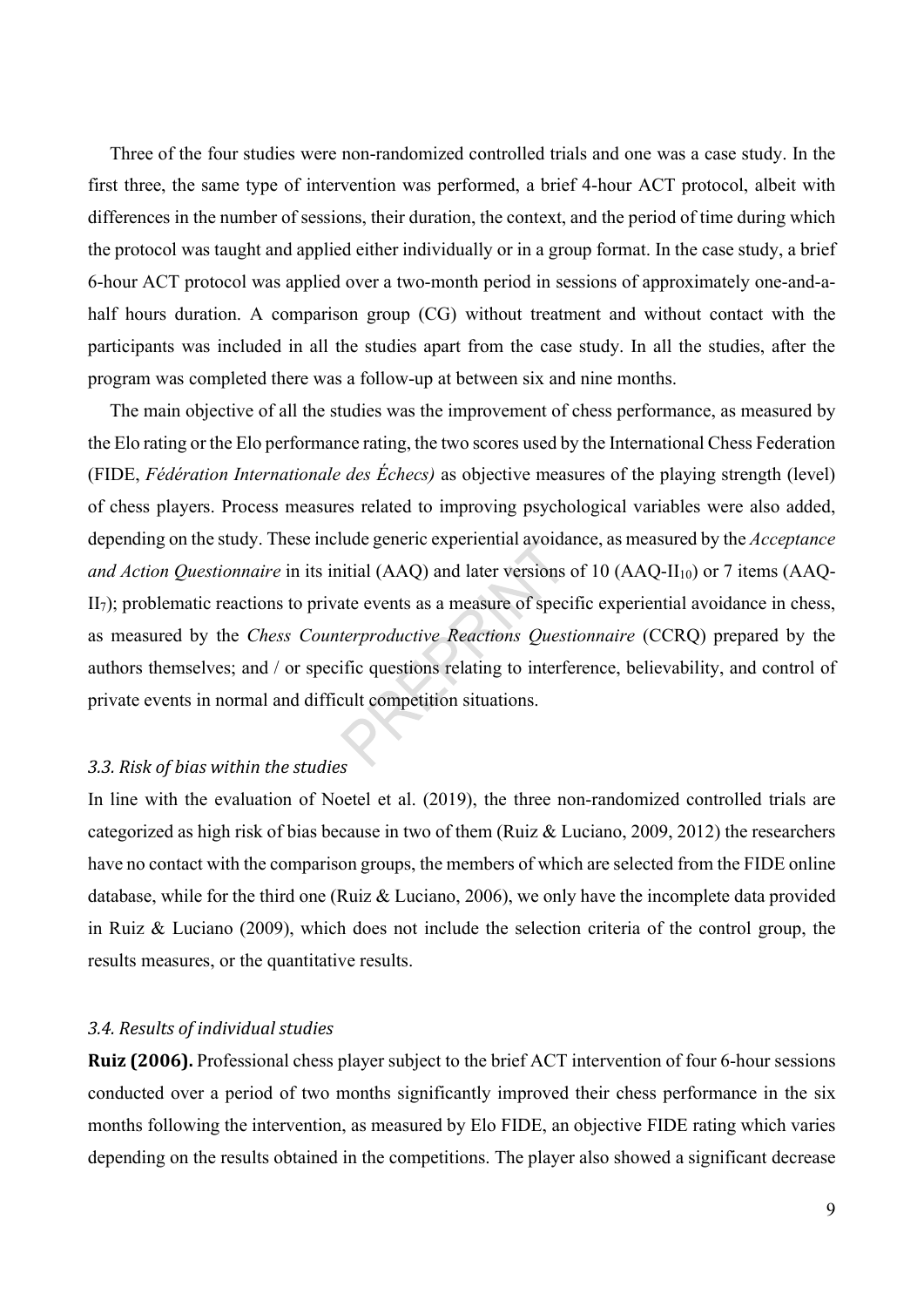in experiential avoidance, as measured with AAQ, and a considerable decrease in interference, believability and control of private events in both normal and difficult competition situations one month after the intervention.

Ruiz & Luciano (2006). For this intervention, we only have the data presented by the authors in their work published in 2009, so we are very limited in terms of the details of its characteristics and results. In this study, a brief ACT intervention with an individual protocol lasting just 4 hours was carried out with 5 professional chess players and a CG with similar characteristics. In a follow-up at 7 months, the members of the experimental group (EG) had notably improved their sports results in comparison to the CG, which was strongly correlated with the decrease in the frequency of problematic reactions to certain thoughts that were also the subject of the intervention.

Ruiz & Luciano (2009). This intervention aims to replicate the previous two, and was this time applied in a group format to 7 promising young chess players, boys and girls aged between 14 and 20 years, in the form of a brief ACT intervention lasting 4 hours and conducted over 5 consecutive days in a Spanish Chess Federation (FEDA, Federación Española de Ajedrez) training camp. The CG was selected from the FIDE online database, with each participant paired with an EG of the same sex, with an age difference of less than one year and a difference in the Elo FIDE rating of less than 40 points. In a follow-up at an average of 9 months, it was found that of the 9 first tournaments in which each player took part after the intervention, compared to the 9 previous tournaments, there was a significant increase in performance as measured by the average Elo performance rating they obtained. The Elo performance system is a theoretical measure used by the FIDE to assess the level of play by a player in a tournament. Of the 7 players in the experimental group, 5 scored above the change criterion established for the result (increased by an average of 40 Elo performance points), with a moderate effect size difference between this group and the control group ( $d = 0.52$ ). This criterion was not met by any of the players in the control group. Six months after the intervention, only 3 of the participants showed a significantly lower score than the established change criterion (15% decrease) in generic experiential avoidance  $(AAQ-II<sub>10</sub>)$ , and 3 others showed a drop above the established change criterion (15% decrease) for problematic reactions to private events during competition (CCRQ), which is a measure of experiential avoidance in chess developed by the authors of this research. No correlation was found between drop in  $AAQ-H_{10}$  and performance improvement, but a correlation was found between drop in CCRQ and performance improvement.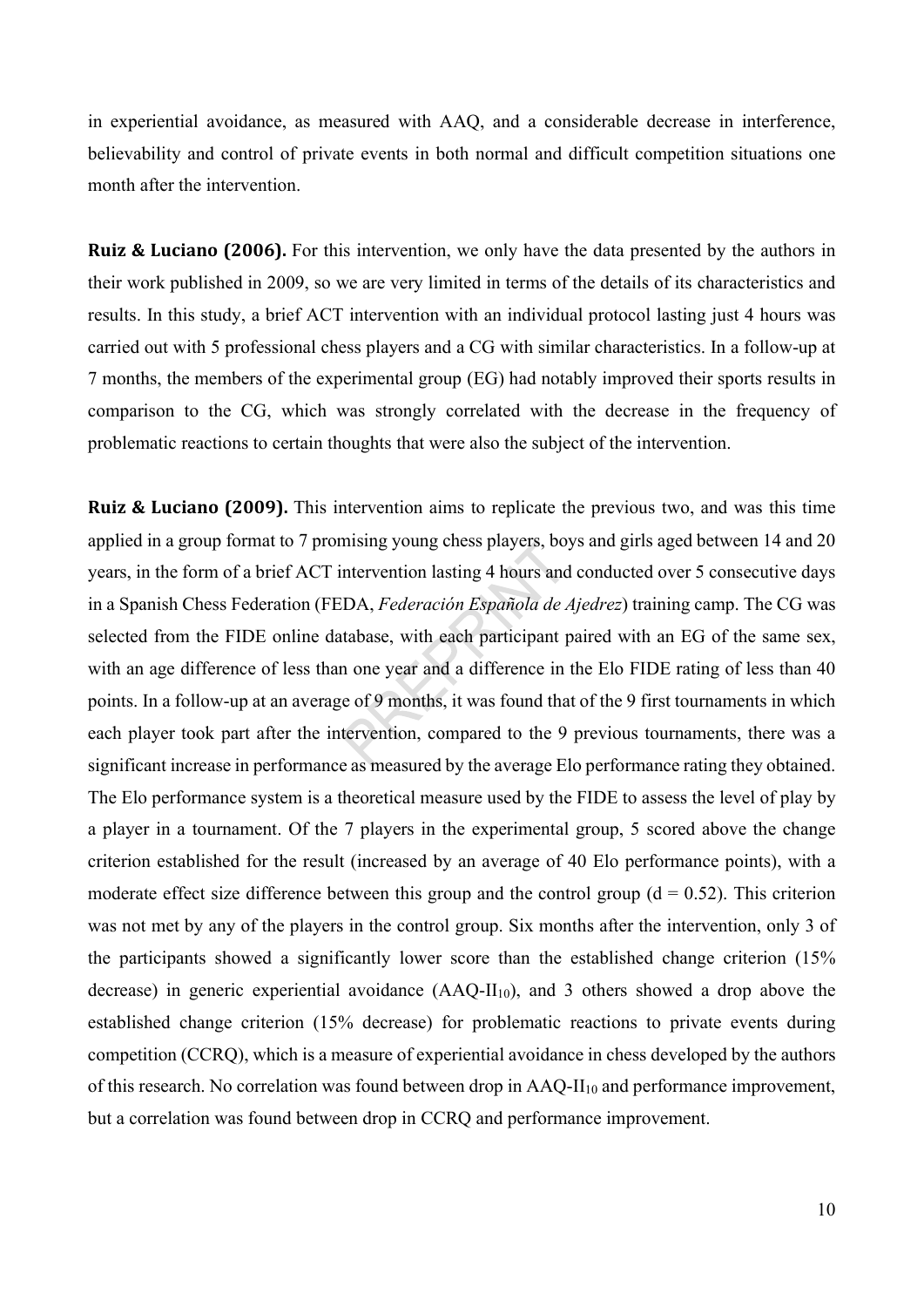Ruiz & Luciano (2012). The protocol of this brief 4-hour ACT intervention is similar to that used in Ruiz & Luciano (2009), this time applying it in an individual format in two or three daily sessions of between 75 minutes and 2 hours during a tournament, depending on the characteristics of the tournament, to 5 adult male chess players aged between 23 and 50 years with an international title (International Master (IM) or International Grandmaster (GM)). The CG was similarly selected from the FIDE online database, matching each participant with an EG participant with an age difference of no more than 2 years, the same international title, and an Elo rating difference of no more than 30 points. In a follow-up at 7 months after the intervention, all the EG chess players had achieved significant performance improvements in that time compared with the previous 7 months, as measured by the Elo performance average rating and over and above the expected change criterion (improvement of an average of 40 points in Elo performance), with a large effect size in the EG  $(d =$ 1.42) and a moderate-large differential relative to the CG  $(d = 0.79)$ , no participants in which presented significant improvements in their performance. With regard to psychological variables, in a follow-up at 6 months after the intervention, we found that only the participant with a higher score previous to the EG reduced this score above the established criterion (reduction of 15%) in generic experiential avoidance  $(AAQ-II<sub>7)</sub>$ , while all of them presented significant reductions above the established criterion (25% reduction) in the frequency of problematic reactions to private events (CCRQ), which measures experiential avoidance in chess. Similarly, in a follow-up at 6 months, the reduction criteria (25%) were met in interference and believability of private events for 3 and 4 of the participants in the EG, respectively.

## 3.5. Synthesis of results

No MBI applied to chess was found, so we only have the results of ACT interventions in this sporting filed. The main objective of the four studies is the improvement of athletic performance through applying a brief ACT intervention. All the participating players included in the EGs apart from two showed a significant increase in their performance between the period prior to the intervention and the follow-up in terms of the Elo rating or the average score of the Elo performance achieved, thus highlighting the effectiveness of such interventions in improving athletic performance. Despite favorable performance outcomes for virtually all the EG members, the existence of a high bias risk due to the lack of data in some of the studies, together with the online choice system of the members of the CG in the two studies reporting this item, should not be overlooked.

Regarding psychological variables, noteworthy are the improvements in generic experiential avoidance (AAQ, AAQ-II<sub>10</sub>, AAQ-II<sub>7</sub>) in all the studies where the use of this measure is known, although only for some players. The same is true of experiential avoidance applied to chess (CCRQ),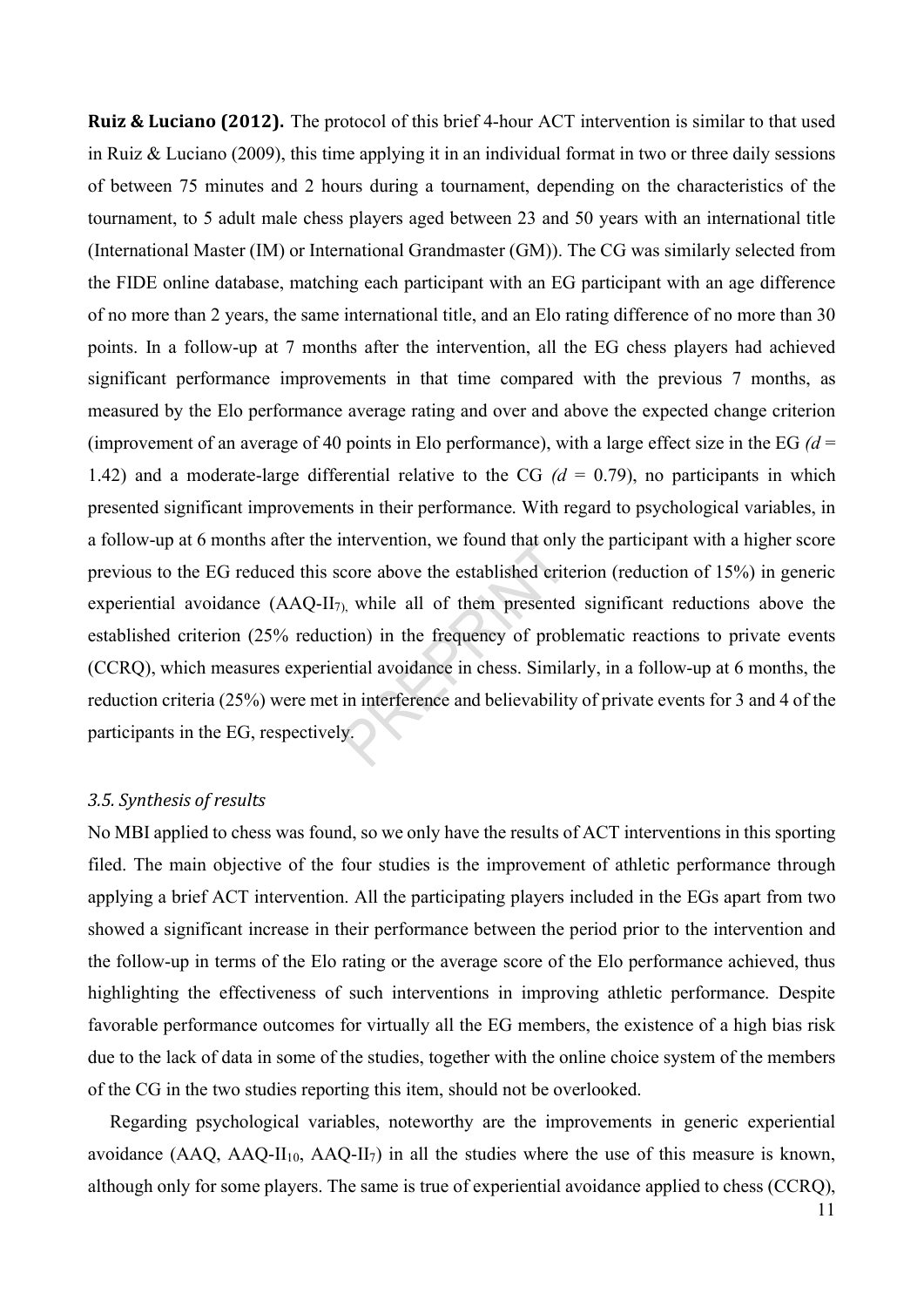but with a greater effect. There were also reductions in interference, believability, and control of private events at normal and difficult times during competition in the studies in which these instruments are used, although not in all the chess players.

See Table 2 for a summary of the results of all the studies.

Table 2. Effects of brief ACT protocols on results here

## 4. Discussion

First, and notably, it is surprising that no MBI was found among the mindfulness- and acceptancebased interventions in chess players. ACT interventions place explicit and implicit importance on being aware of the contents of the mind at all times in order to respond to it rather than react to it, which is an essential component of the conceptualization of mindfulness in the sporting field of Gardner and Moore, creators of the MAC protocol. This protocol combining MBCT and ACT is the one most widely used in sport and has accumulated empirical evidence as to its effectiveness in terms of interventions in this field, with recent RCTs supporting it in different sports and results (Ivarsson et al., 2015: sports injury in soccer; Gross et al., 2016: performance and psychological variables in basketball; Zhang et al., 2016: performance and psychological variables in darts; Josefsson et. al., 2019: performance and psychological variables in mainly floorball and golf).

The brief ACT interventions applied to the field of chess in this review, all of which have been carried out by the same authors, have lead to significant increases in performance, supported by moderate or large effect sizes when they have been demonstrated, since it has been hypothesized that an effect size of 0.3 may increase the chances of obtaining an Olympic medal by 10% (Hopkins, Hawley & Burke, 1999; cited in Noetel et al., 2019). However, these interventions provide no conclusive results regarding generic and applied experiential avoidance in chess.

Notwithstanding the good results obtained, especially in terms of improving performance, it should be noted that the sample is very limited, that there is no RCT among these studies and, as we have seen, they are not exempt from the risk of bias. Therefore, concurring with all the reviews cited above, new studies with a more robust design are needed to be able to confirm the effect of brief ACT interventions on performance and on psychological variables potentially relevant to it.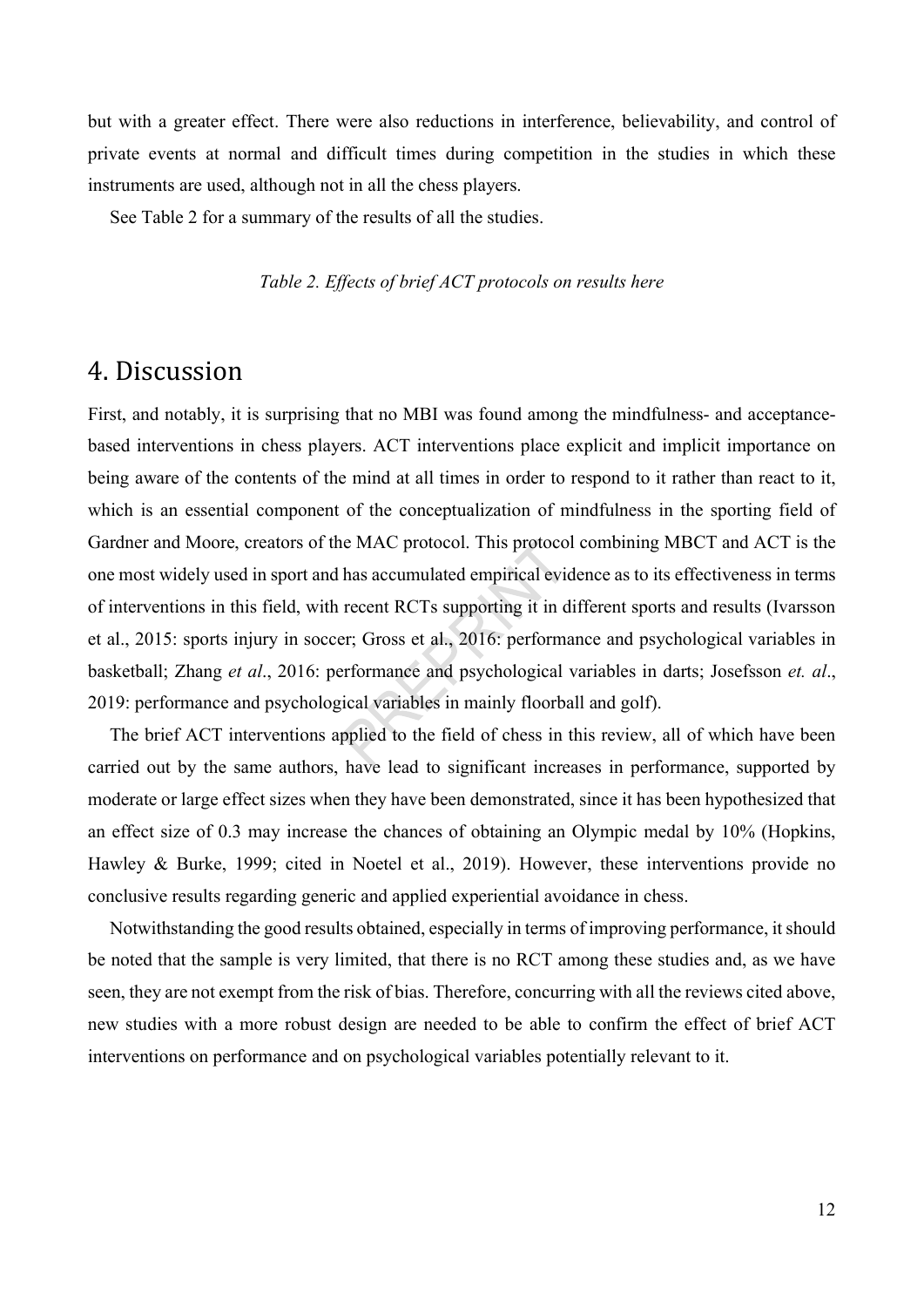### 4.1. Strengths and limitations of included studies

Few studies were available for inclusion in this review, none of which was an MBI, so the interventions studied are limited to brief ACT protocols. The risk of bias in the interventions included was high, since none of them was an RCT. Detailed information on one of them was lacking and, when this was detailed, the members of the CG were selected without having any contact with them and via an online database.

At the level of results, we consider that while the fact that all the interventions found have the same authors means more consistent results and leads to greater homogeneity in terms of comparing the data, it also increases the risk of allegiance bias due to the lack of the replicability required in research (Munder et al., 2011). The fact that the population groups are close regarding playing strength, and the measuring instruments being certainly similar although not identical, facilitate the comparison of the results among studies. Always taking the high risk of bias presented into account, the conclusion drawn is that the size of the effect in terms of the performance improvements found in all the interventions, where this was available, is moderate-large, and thus that the interventions lead to improvements in chess players' competitiveness. However, there is a need to conduct more and higher quality studies based on a much broader sample of participants before these can be considered generalizable. Another positive element found in the studies is the very existence and duration of the follow-ups which, in relation to performance, was between 6 and 9 months.

## 4.2. Strengths and limitations of this review

At the review level, we consider that taking all the studies found in the search of the existing literature into account facilitates having an overview of the breadth of the research done so far on mindfulness and acceptance in the context of chess, although it is true that what can be considered a strength can also be a limitation, and the review does not discriminate on the basis of the quality of the studies found or the information available in them.

We did not limit ourselves to studies in English, taking research in all the languages into account and finding works in English and Spanish.

In our search, we limited ourselves to interventions in mindfulness and ACT and we did not consider the other interventions considered by Noetel et al. (2019) to also form part of the range of interventions, such as self-compassion and different types of meditation, which would have expanded the scope of the review.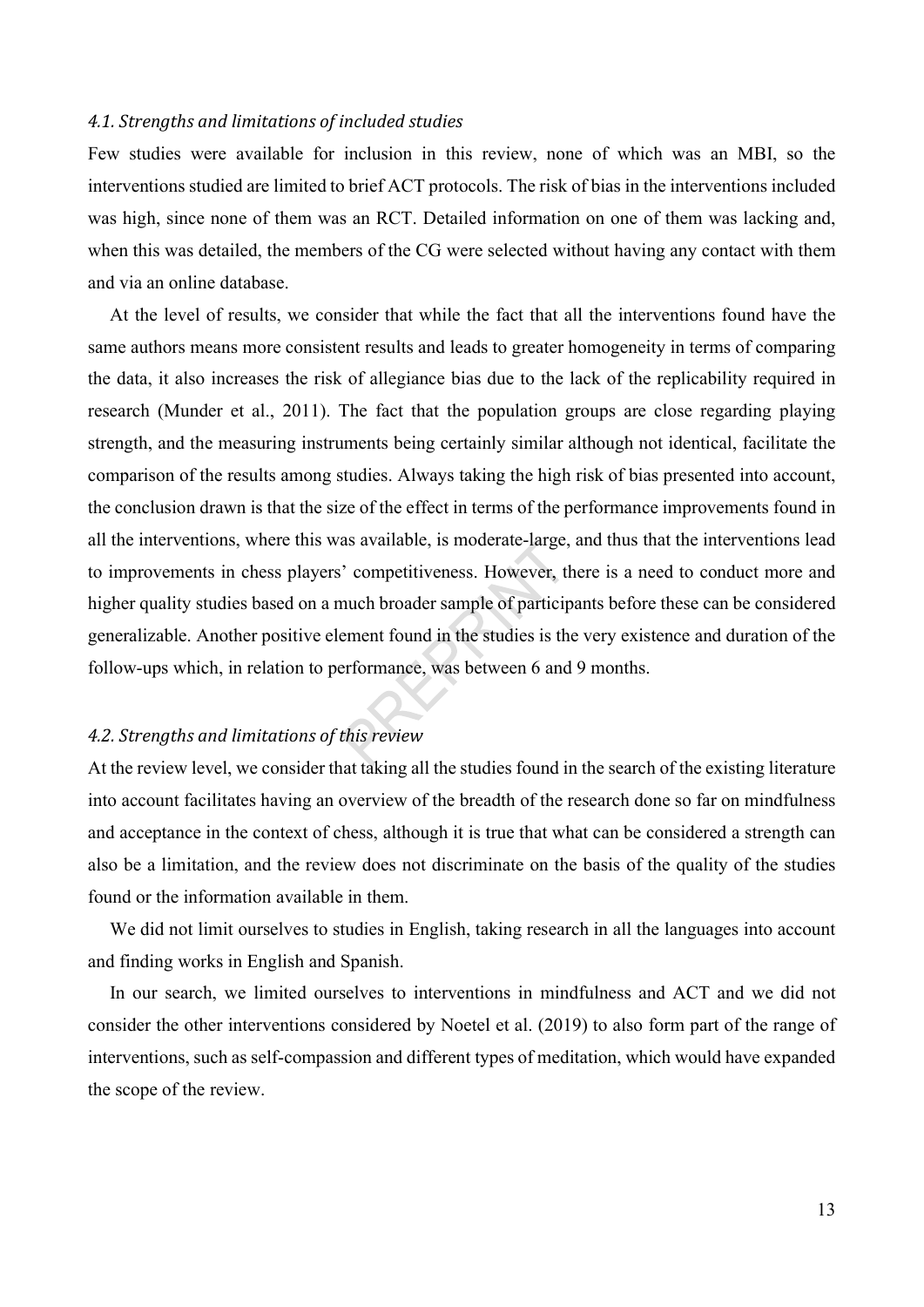# 5. Conclusions

From the results obtained in the studies included in the review, we can conclude that brief ACT interventions have a positive effect on improving chess players' performance and, although with less evidence, on reducing problematic reactions to private events during competition, in a context where experiential avoidance plays a relevant role.

Among the studies included in the review there is no MBI applied to the context of chess, since the four studies reported are based on the ACT protocol. Notably, ACT is a third-generation therapy aimed at promoting psychological flexibility and, consequently, combating psychological rigidity. To this end, it uses six therapeutic processes: acceptance, cognitive defusion, awareness of the present moment, self as perspective, direction by values, and committed action (García Campayo & Demarzo, 2018b, 48-49; Miró, 2018, 112-114). From this approach, following Szabo et al. (2015) and cited in Miró (2018, 113), it is considered that mindfulness involves four of these six processes (acceptance, cognitive defusion, awareness of the present moment, and the self as perspective) and that it plays a fundamental role in ACT. However, although ACT uses awareness-raising and informal mindfulness exercises, it does not incorporate the practice of meditation (Birrer, Röthlin & Morgan, 2012; Cebolla & Demarzo, 2014, 38-39) and is therefore not considered to be an MBI (Cebolla & Demarzo, 2014, 38; Demarzo et al., 2015; García Campayo & Demarzo, 2018b, 47-48, 63; Hervás, Cebolla & Soler, 2016). Thus, despite the relationships between mindfulness and the ACT protocol, we can conclude that we did not find any MBI applied to chess.

Regarding future research, and as specified by the authors themselves (Ruiz & Luciano, 2009), the fact that the utmost importance is given in at least one of the ACT interventions to the practice of the ability to be present with cognitive content in order to select the chosen response, leaves a door open to the use of MBIs to improve both performance and the psychological variables potentially relevant to it, and the well-being of chess players, meaning that there is a long way to go to ascertain the suitability of implementing MBIs in the context of chess.

# Acknowledgements

This paper has been possible thanks to the support of Master of Mindfulness of the University of Zaragoza, Spain.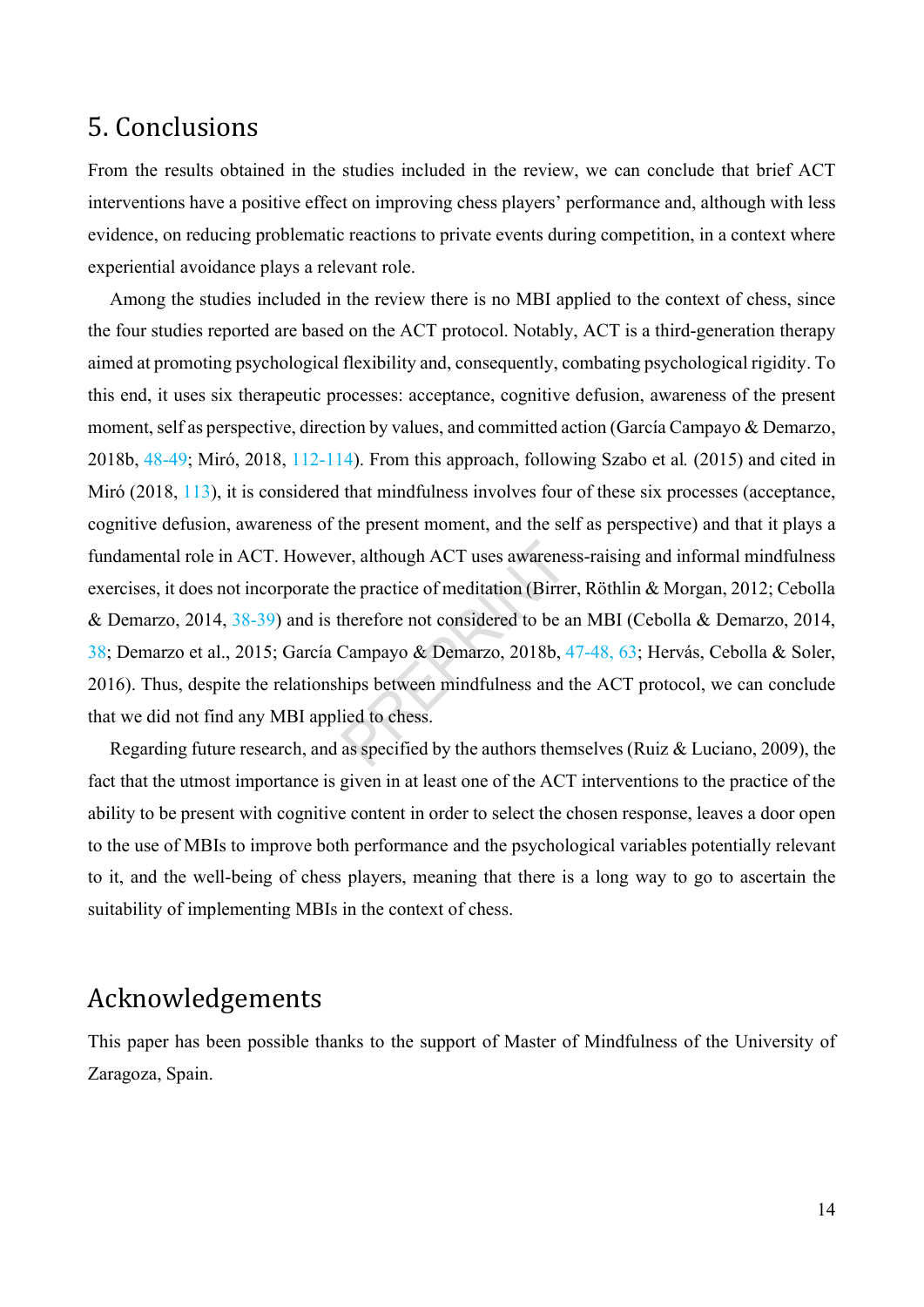## References

- Baltzell, A., & Akhtar, V., (2014). Mindfulness meditation training for sport (MMTS) intervention: Impact of MMTS with division I female athletes. The Journal of Happiness & Well-Being, 2(2), 160-173. http://www.journalofhappiness.net/frontend/articles/pdf/v02i02/6.pdf.
- Baltzell, A., & Summers, J. (2017). The power of mindfulness: Mindfulness Meditation Training in Sport (MMTS). New York, NY: Springer International Publishing.
- Birrer, D., Röthlin, P., & Morgan, G. (2012). Mindfulness to Enhance Athletic Performance: Theoretical Considerations and Possible Impact Mechanisms. Mindfulness, 3(3), 235–246. https://doi.org/10.1007/s12671-012-0109-2.
- Bühlmayer, L., Birrer, D., Röthlin, P., Faude, O., & Donath, L. (2017). Effects of Mindfulness Practice on Performance-Relevant Parameters and Performance Outcomes in Sports: A Meta-Analytical Review. Sports Medicine, 47(11), 2309–2321. https://doi.org/10.1007/s40279-017-0752-9.
- Carraça, B., Serpa, S., Palmi, J., & Rosado, A. (2018). Enhance Sport Performance of Elite Athletes: The Mindfulness-Based Interventions. Cuadernos de Psicología del Deporte, 18(2), 79-109.
- Cebolla, A., & Demarzo, M. (2014). ¿Qué es mindfulness? In A. Cebolla, J. García-Campayo & M. Demarzo (eds.), Mindfulness y ciencia. De la tradición a la modernidad (pp. 19-40). Madrid: Alianza Editorial.
- Corbally, L., Wilkinson, M., & Fothergill, M. A. (2020). Effects of Mindfulness Practice on Performance and Factors Related to Performance in Long-Distance Running: A Systematic Review. Journal of Clinical Sport Psychology, 14(4):376-398. https://doi.org/10.1123/jcsp.2019-0034.
- De la Torre, F. (2020). Impacto del mindfulness en el rendimiento deportivo. Master's thesis. Faculty of Medicine. University of Zaragoza (Spain). https://www.masterenmindfulness.com/trabajos-de-fin-master/.
- Demarzo, M. M. P., Montero-Marin, J., Cuijpers, P., Zabaleta-del-Olmo, E., Mahtani, K. R., Vellinga, A., Vicens, C., López-del-Hoyo, Y., & Garcia-Campayo, J. (2015). The Efficacy of Mindfulness-Based Interventions in Primary Care: A Meta-Analytic Review. The Annals of Family Medicine, 13(6), 573–582. https://doi.org/10.1370/afm.1863.
- Dimidjian, S., Arch, J. J., Schneider, R. L., Desormeau, P., Felder, J. N., & Segal, Z. V. (2016). Considering Meta-Analysis, Meaning, and Metaphor: A Systematic Review and Critical Examination of "Third Wave" Cognitive and Behavioral Therapies. Behavior Therapy, 47(6), 886–905. https://doi.org/10.1016/j.beth.2016.07.002.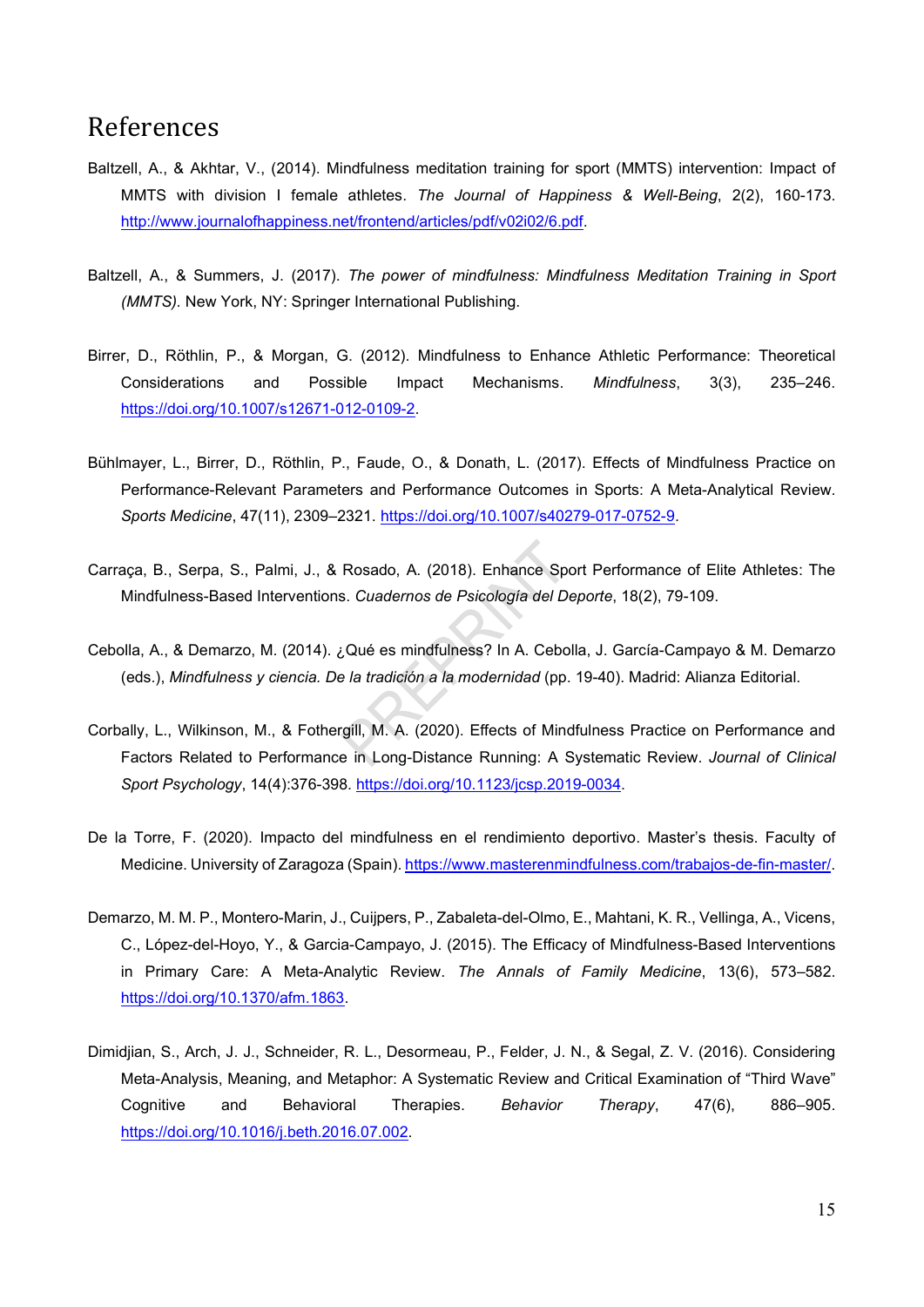- Driskell, J. E., Copper, C., & Moran, A. (1994). Does mental practice enhance performance? Journal of Applied Psychology, 79, 481–492. https://doi.org/10.1037/0021-9010.79.4.481.
- García Campayo, J., & Demarzo, M. P. (2018a). Mindfulness en el tratamiento del estrés y de la ansiedad. In M. A. Santed & S. Segovia (eds.), Mindfulness. Fundamentos y aplicaciones (pp. 121-134). Madrid: Paraninfo.

García Campayo, J., & Demarzo, M. P. (2018b). ¿Qué sabemos del Mindfulness? Barcelona: Kairós.

- Gardner, F. L. (2016). Scientific Advancements of Mindfulness –and Acceptance- Based-Models in Sport Psychology: A Decade in time, a Seismic Shift in Philosophy and Practice. In A. L. Baltzell (ed.), Mindfulness and Performance (Current Perspectives in Social and Behavioral Sciences) (pp. 127-152). Cambridge: Cambridge University Press.
- Gardner, F. L., & Moore, Z. E. (2006). Clinical sport psychology. Champaign, IL: Human Kinetics.
- Gardner, F. L., & Moore, Z. E. (2007). The psychology of human performance: The mindfulness-acceptancecommitment approach. New York, NY: Springer Publishing.
- Gardner, F. L., & Moore, Z. E. (2012). Mindfulness and acceptance models in sport psychology: A decade of basic and applied scientific advancements. Canadian Psychology/Psychologie Canadienne, 53(4), 309-318. https://doi.org/10.1037/a0030220.
- Gross, M., Moore, Z. E., Gardner, F. L., Wolanin, A. T., Pess, R., & Marks, D. R. (2016). An empirical examination comparing the Mindfulness-Acceptance-Commitment approach and Psychological Skills Training for the mental health and sport performance of female student athletes. International Journal of Sport and Exercise Psychology, 16(4), 431–451. https://doi.org/10.1080/1612197X.2016.1250802.
- Hatzigeorgiadis, A., Zourbanos, N., Galanis, E., & Theodorakis, Y. (2011). Self-talk and sports performance: A meta-analysis. Perspectives on Psychological Science, 6, 348–356. https://doi.org/10.1177/1745691611413136.
- Hayes, S. C., Strosahl, K., & Wilson, K. G. (1999). Acceptance and commitment therapy: An experiential approach to behavior change. New York, NY: Guilford Press.
- Hervás, G., Cebolla, A., & Soler, J. (2016). Intervenciones psicológicas basadas en mindfulness y sus beneficios: estado actual de la cuestión. Clínica y Salud, 27(3), 115–124. https://doi.org/10.1016/j.clysa.2016.09.002.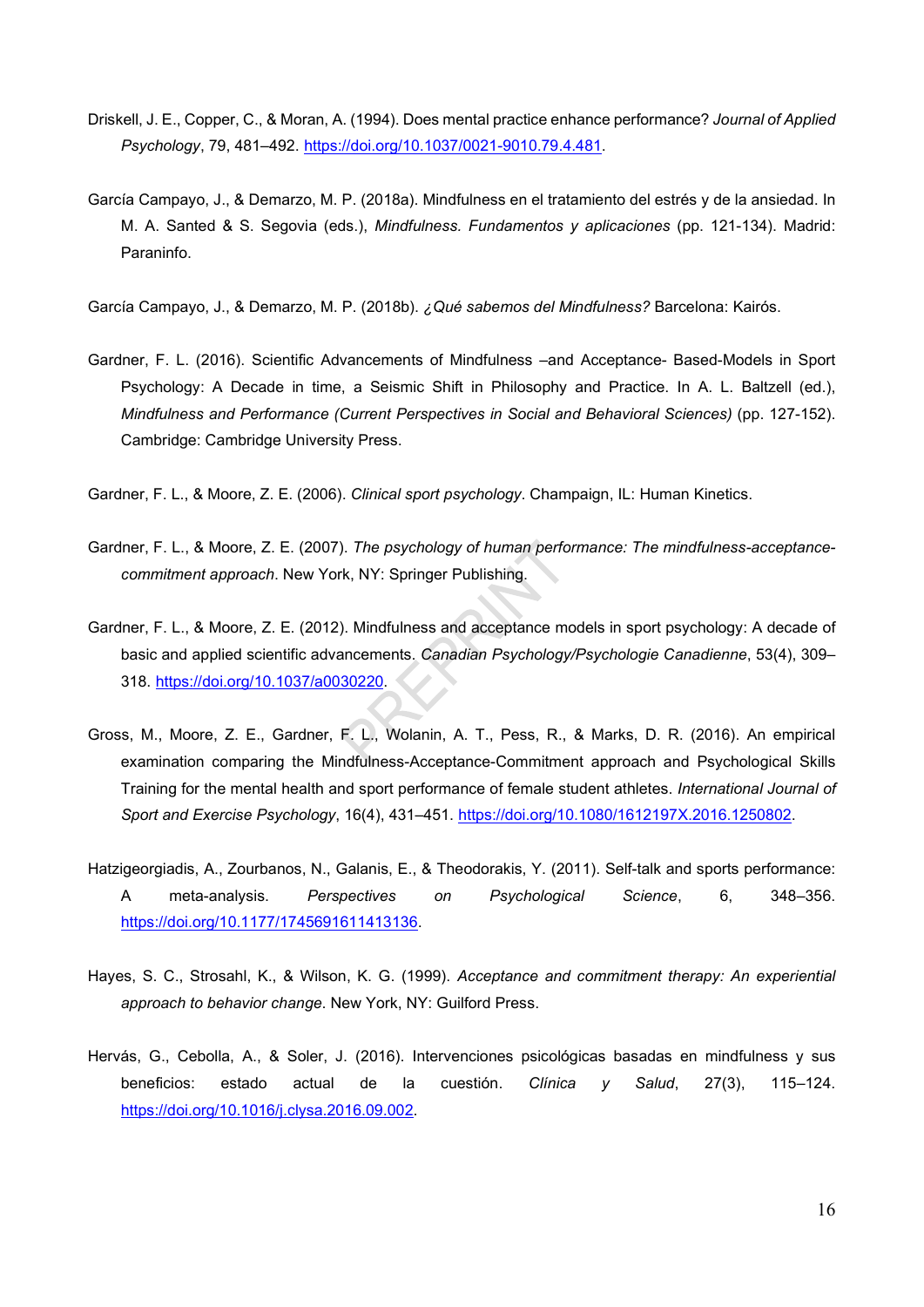- Higgins, J. P. T., & Altman, D. G. (2008). Assessing risk of bias in included studies. In J. P. T. Higgins & S. Green (Eds.), Cochrane handbook for systematic reviews of interventions (pp. 187–241). Chichester: John Wiley & Sons.
- Hopkins, W. G., Hawley, J. A., & Burke, L. M. (1999). Design and analysis of research on sport performance enhancement. Medicine and Science in Sports and Exercise, 31(3), 472–485. https://doi.org/10.1097/00005768-199903000-00018.
- Hutton, B., Salanti, G., Caldwell, D. M., et al. (2015). The PRISMA Extension Statement for Reporting of Systematic Reviews Incorporating Network Meta-analyses of Health Care Interventions: Checklist and Explanations. Annals of Internal Medicine,162, 777–784. https://doi.org/10.7326/M14-2385.
- Ivarsson, A., Johnson, U., Andersen, M. B., Fallby, J., & Altemyr, M. (2015). It Pays to Pay Attention: A Mindfulness-Based Program for Injury Prevention With Soccer Players. Journal of Applied Sport Psychology, 27(3), 319–334. https://doi.org/10.1080/10413200.2015.1008072.
- Josefsson, T., Ivarsson, A., Gustafsson, H., Stenling, A., Lindwall, M., Tornberg, R., & Böröy, J. (2019). Effects of Mindfulness-Acceptance-Commitment (MAC) on Sport-Specific Dispositional Mindfulness, Emotion Regulation, and Self-Rated Athletic Performance in a Multiple-Sport Population: an RCT Study. Mindfulness, 10, 1518–1529. https://doi.org/10.1007/s12671-019-01098-7.
- Kabat-Zinn, J. (1982). An outpatient program in behavioral medicine for chronic pain patients based on the practice of mindfulness meditation: Theoretical considerations and preliminary results. General Hospital Psychiatry, 4(1), 33–47. https://doi.org/10.1016/0163-8343(82)90026-3.
- Kabat-Zinn, J. (2003). Mindfulness-based interventions in context: past, present, and future. Clinical Psychology: Science and Practice, 10(2), 144–156. https://doi.org/10.1093/clipsy.bpg016.
- Kaufman, K. A., Glass, C. R., & Arnkoff, D. B. (2009). Evaluation of Mindful Sport Performance Enhancement (MSPE): A New Approach to Promote Flow in Athletes. Journal of Clinical Sport Psychology, 3(4), 334– 356. https://doi.org/10.1123/jcsp.3.4.334.
- Kyllo, L. B., & Landers, D. M. (1995). Goal setting in sport and exercise: A research synthesis to resolve the controversy. Journal of Sport and Exercise Psychology, 17(2), 117–137. https://doi.org/10.1123/jsep.17.2.117.
- Liberati, A., Altman, D. G., Tetzlaff, J., Mulrow, C., Gotzsche, P. C., Ioannidis, J. P. A., … Moher, D. (2009). The PRISMA statement for reporting systematic reviews and meta-analyses of studies that evaluate healthcare interventions: explanation and elaboration. BMJ Open Sport & Exercise Medicine, 339, b2700. https://doi.org/10.1136/bmj.b2700.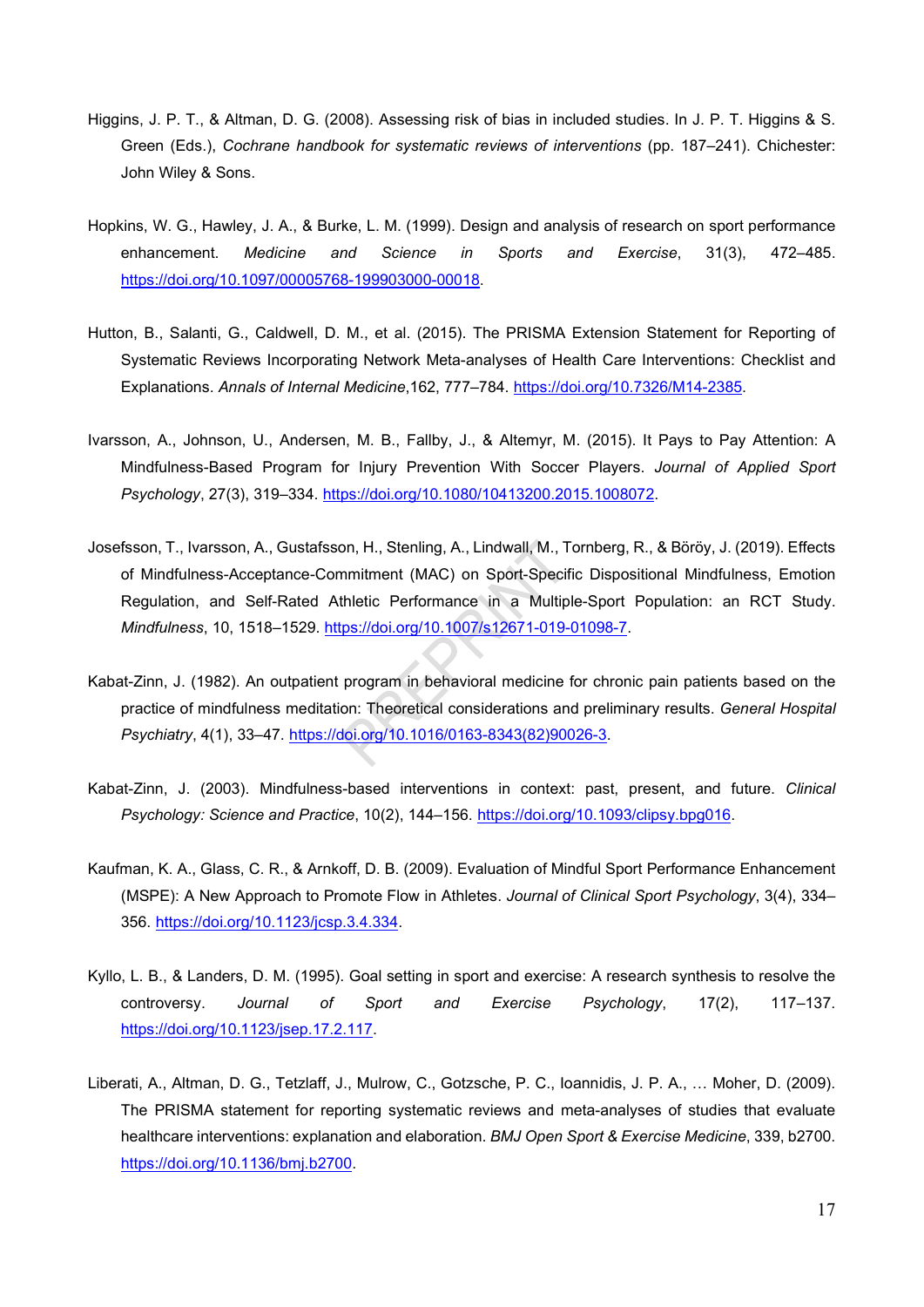- Miró, M. T. (2018). Mindfulness en la psicoterapia actual. In M. A. Santed & S. Segovia (eds.), Mindfulness. Fundamentos y aplicaciones (pp. 97-120). Madrid: Paraninfo.
- Munder, T., Gerger, H., Trelle, S., & Barth, J. (2011). Testing the allegiance bias hypothesis: A meta-analysis. Psychotherapy Research, 21(6), 670–684. https://doi.org/10.1080/10503307.2011.602752.
- Noetel, M., Ciarrochi, J., Van Zanden, B., & Lonsdale, C. (2017). Mindfulness and acceptance approaches to sporting performance enhancement: a systematic review. International Review of Sport and Exercise Psychology, 12(1):139–175. http://dx.doi.org/10.1080/1750984X.2017.1387803.
- Palmi, J., & Solé, S. (2016). Intervenciones basadas en Mindfulness (Atención Plena) en Psicología del Deporte. Revista de psicología del deporte, 25(1), 147-155.
- Petterson, H., & Olson, B. L. (2017). Effects of Mindfulness-Based Interventions in High School and College Athletes for Reducing Stress and Injury, and Improving Quality of Life. Journal of Sport Rehabilitation, 26(6), 578–587. https://doi.org/10.1123/jsr.2016-0047.
- Ruiz, F. J. (2006). Aplicación de la terapia de aceptación y compromiso (ACT) para el incremento del rendimiento ajedrecístico. Un estudio de caso [Application of acceptance and commitment therapy (ACT) for improving chess performance. A case study]. International Journal of Psychology and Psychological Therapy, 6(1), 77-97.
- Ruiz, F.J., & Luciano, C. (2006, July, unpublished results). Acceptance and Commitment Therapy (ACT) and chess-players' performance. The Second World Conference on ACT, RFT and Contextual Behavioural Science, London, UK. In Ruiz & Luciano (2009).
- Ruiz, F.J., & Luciano, C. (2009). Eficacia de la terapia de aceptación y compromiso (ACT) en la mejora del rendimiento ajedrecístico de jóvenes promesas. Psicothema, 21(3), 347-352. https://www.redalyc.org/pdf/727/72711821002.pdf.
- Ruiz, F. J., & Luciano, C. (2012). Improving International-Level Chess Players' Performance with an Acceptance-Based Protocol: Preliminary Findings. The Psychological Record, 62(3), 447–462. https://doi.org/10.1007/BF03395813.
- Sappington, R., & Longshore, K. (2015). Systematically Reviewing the Efficacy of Mindfulness-Based Interventions for Enhanced Athletic Performance. Journal of Clinical Sport Psychology, 9(3), 232–262. https://doi.org/10.1123/jcsp.2014-0017.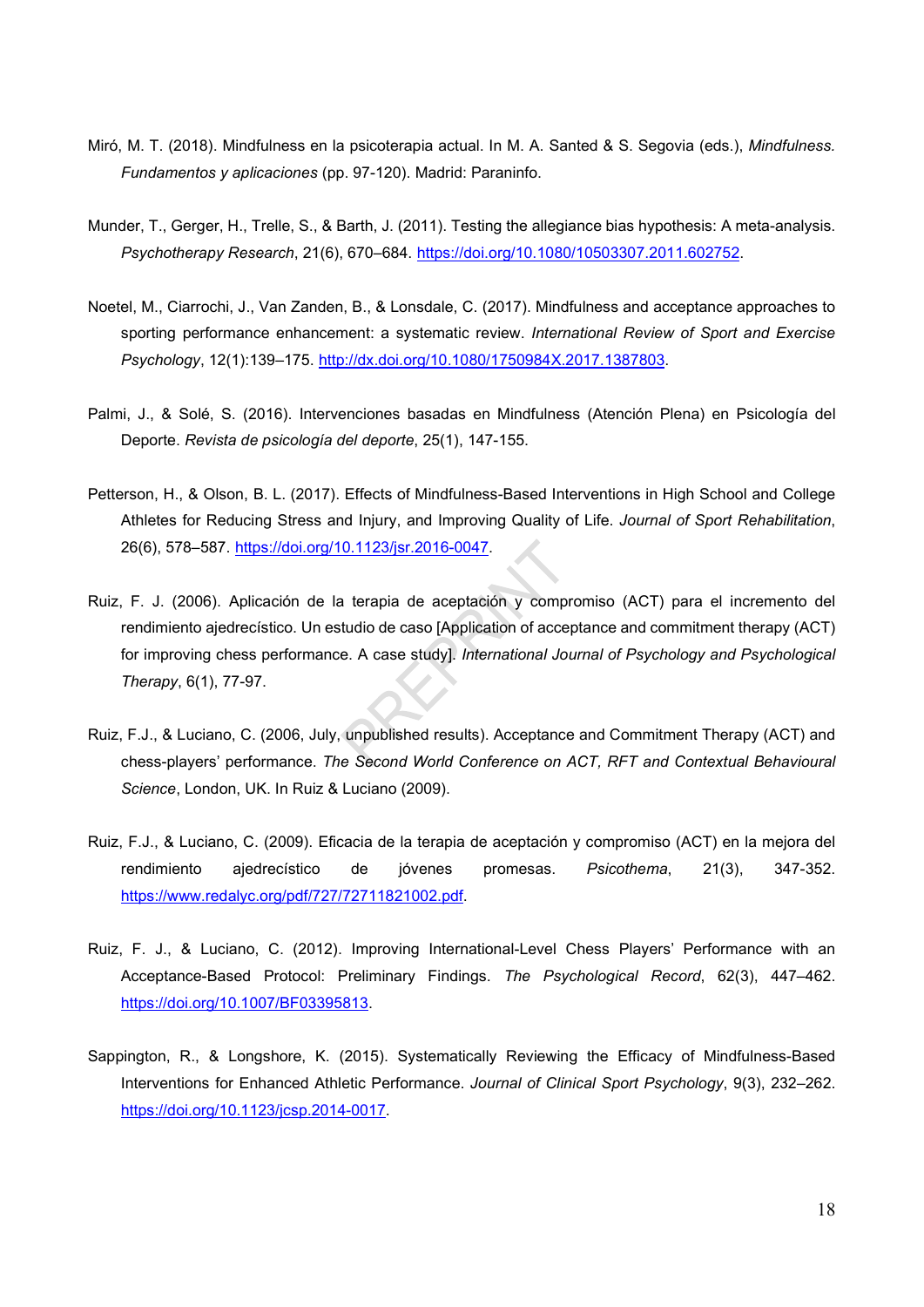- Segal, Z. V., Williams, J. M. G., & Teasdale, J. D. (2002). Mindfulness-based cognitive therapy for depression: a new approach to preventing relapse. New York, NY: Guilford Press.
- Segal, Z. V., Williams, J. M. G., & Teasdale, J. D. (2013). Mindfulness-Based Cognitive Therapy for Depression (2nd ed.). New York: The Guilford Press.
- Szabo, T. G., Long, D. M., Villate, M. et al. (2015). Mindfulness in contextual cognitive-behavioral models. In K. W. Brown, J. D. Creswell & R. M. Ryan (eds.), Handbook of Mindfulness, theory, research and practice (pp. 130-149). New York: The Guilford Press.
- Urrútia, G., & Bonfill, X. (2010). Declaración PRISMA: una propuesta para mejorar la publicación de revisiones sistemáticas y metaanálisis. Medicina Clínica, 135(11), 507–511. https://doi.org/10.1016/j.medcli.2010.01.015.
- Zhang, C.-Q., Si, G., Duan, Y., Lyu, Y., Keatley, D. A., & Chan, D. K. C. (2016). The effects of mindfulness training on beginners' skill acquisition in dart throwing: A randomized controlled trial. Psychology of Sport and Exercise, 22, 279–285. https://doi.org/10.1016/j.psychsport.2015.09.005.

**PROPE**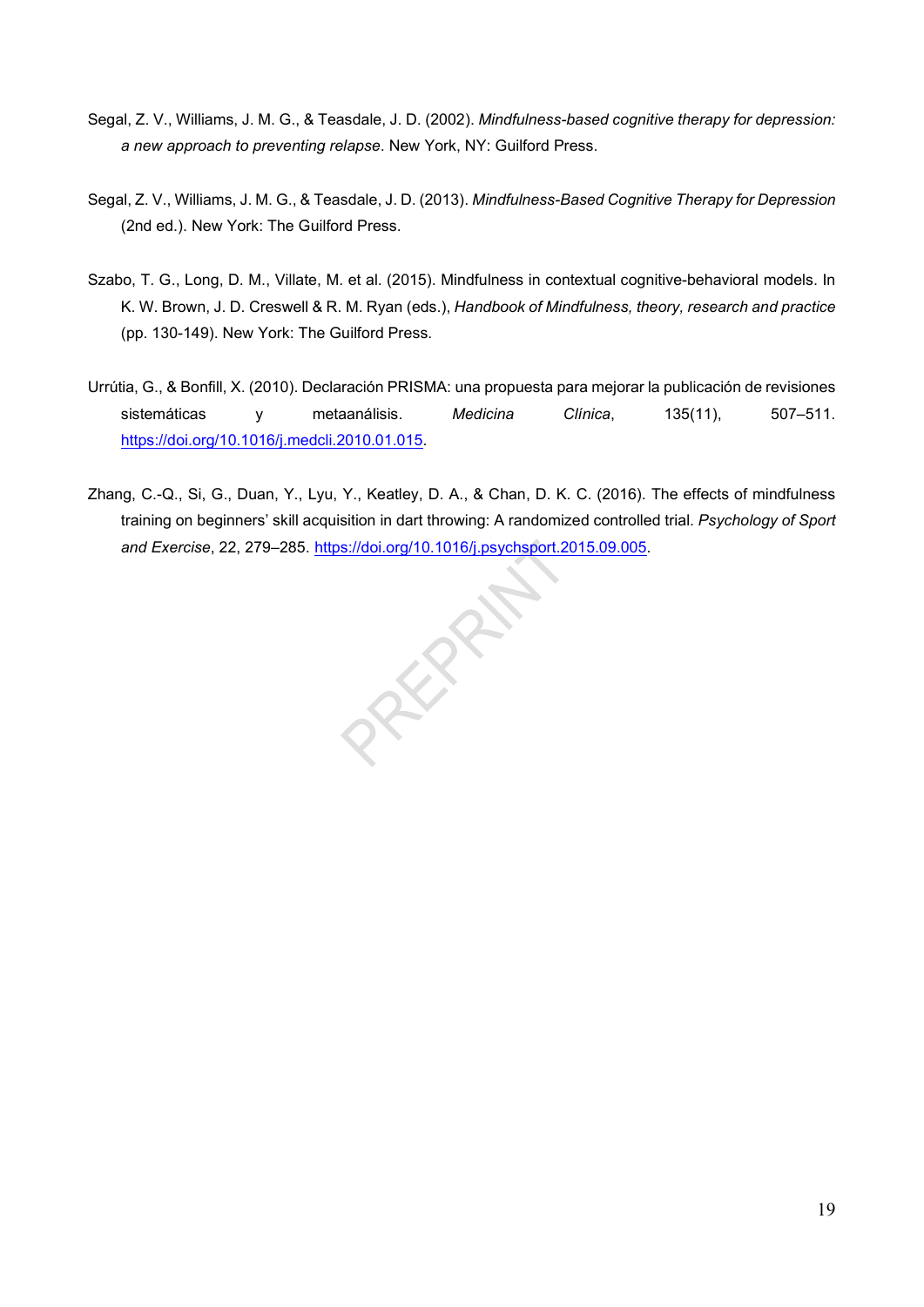

Fig 1. Flow diagram of the study selection process

\*One of them is a conference presentation, for which we only have the data cited in the paper that makes reference to it.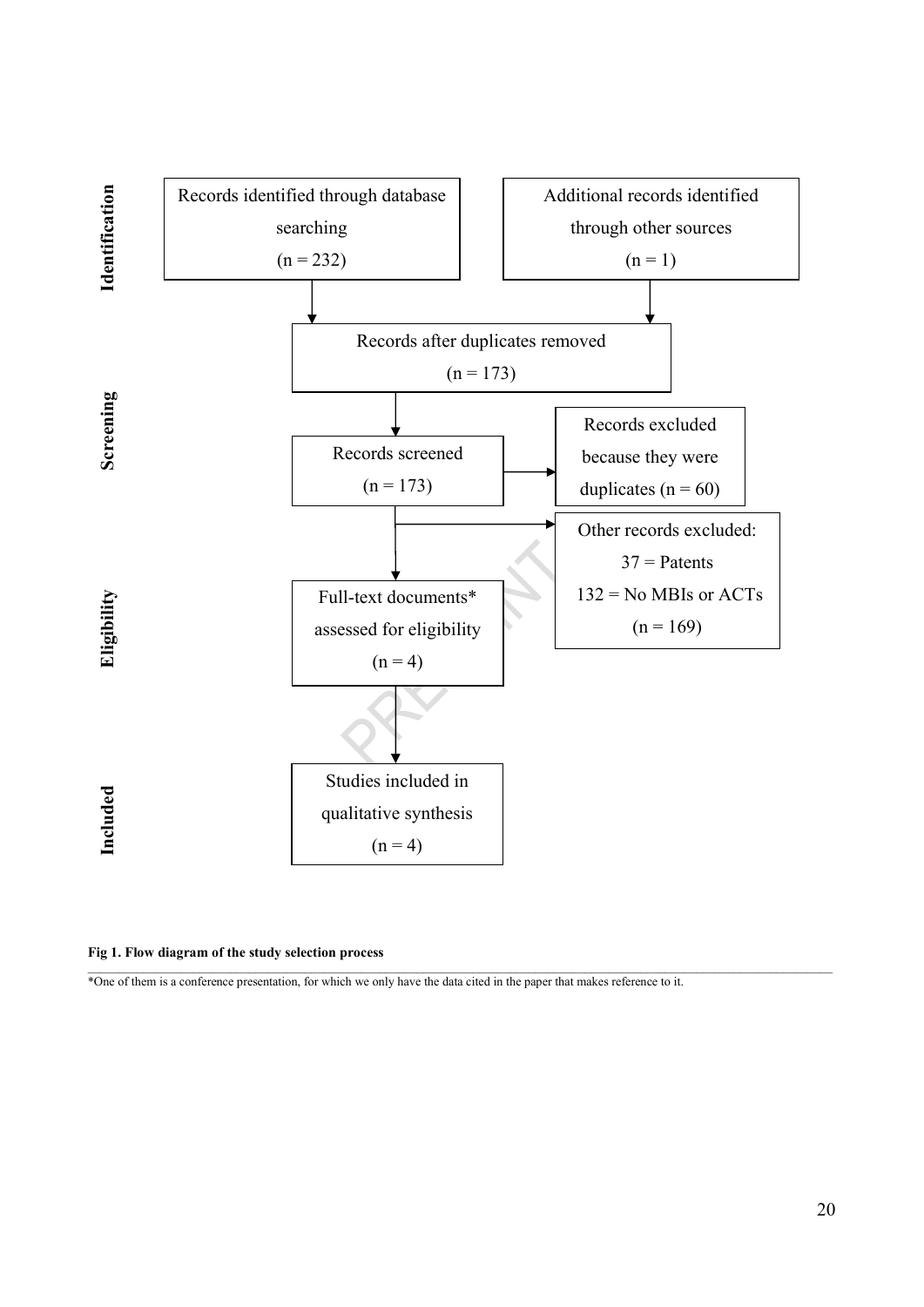| Table 1. Summary of included studies |                        |                                              |                                                                        |                                  |             |                         |                                                                                                               |                      |
|--------------------------------------|------------------------|----------------------------------------------|------------------------------------------------------------------------|----------------------------------|-------------|-------------------------|---------------------------------------------------------------------------------------------------------------|----------------------|
| Reference                            | Study<br>design        | Participants<br>(target, sample)<br>size: n) | Comparison<br>(EG: experimental group, CG: control group)              | Intervention                     | Objectives  | Outcome<br>measures     | Results                                                                                                       | Follow-up<br>$(d)^a$ |
|                                      | Ruiz (2006) Case study | 27-year-old                                  |                                                                        | Brief $\approx 90$ -minute 4-    | Improved    | $Elo$ FIDE <sup>b</sup> | $\Delta^c$ significant performance                                                                            | 6 months             |
|                                      |                        | professional                                 |                                                                        | session ACT                      | chess       |                         |                                                                                                               |                      |
|                                      |                        | chess player                                 |                                                                        | protocol in 2 months performance |             | AAQ                     | $\nabla^c$ AAQ (Pre-post)                                                                                     |                      |
|                                      |                        | $(n=1)$                                      |                                                                        |                                  |             | PEI                     | $\nabla$ considerable PEI                                                                                     | 1 month              |
|                                      |                        |                                              |                                                                        |                                  |             | PEB                     | $\nabla$ considerable PEB                                                                                     | 1 month              |
|                                      |                        |                                              |                                                                        |                                  |             | PEC                     | $\nabla$ considerable PEC                                                                                     | 1 month              |
| Ruiz &                               | Non-                   | Professional                                 | $EG = 5$                                                               | Brief 4-hour                     | $NA^e$      | NA                      | $\Delta$ noteworthy performance in the 5 EG chess players, with significantly better                          | 7 months             |
| Luciano                              | randomized             | chess players                                |                                                                        | individual ACT                   |             |                         | results than in the CG, highly correlated with the $\nabla$ frequency of problematic                          |                      |
| $(2006)^d$                           | controlled             |                                              | $CG = 5$                                                               | protocol                         |             |                         | reactions to thoughts also subject to intervention                                                            |                      |
|                                      | trial                  | $(n = 10)$                                   |                                                                        |                                  |             |                         |                                                                                                               |                      |
| Ruiz &                               | Non-                   | Promising                                    | $EG = 7$ :                                                             | Brief 4-hour group               | Improved    | Average Elo             | $\Delta$ significant performance in 5 of the 7 EG chess players, above the established                        | $\approx$ 9 months   |
| Luciano                              | randomized             | young chess-                                 | 8 members (4 $\Diamond$ , 4 $\Diamond$ ), one did not answer the       | ACT protocol for 5               | chess       | Performance             | change criterion ( $\Delta$ 40 points), a criterion not reached by any of the CG players                      | (ND)                 |
| (2009)                               | controlled             | players                                      | questionnaires                                                         | consecutive days at              | performance | rating                  |                                                                                                               | [0, 52]              |
|                                      | trial                  |                                              | Age range: 14-20 years (average = 16, $SD =$                           | a training camp                  |             |                         | $\nabla$ AAQ-II <sub>10</sub> : only in 3 EG participants, significantly above the established change         |                      |
|                                      |                        | $(n = 14)$                                   | 2.32)                                                                  |                                  |             | $AAQ-H_{10}$            | criterion (15% reduction)                                                                                     | 6 months             |
|                                      |                        |                                              | $CG = 7$ :                                                             |                                  |             |                         | No correlation was found between AAQ-IIV <sub>10</sub> and $\Delta$ performance                               |                      |
|                                      |                        |                                              |                                                                        |                                  |             |                         |                                                                                                               |                      |
|                                      |                        |                                              | No-contact participants<br>Each paired with a same-sex EG participant, |                                  |             | <b>CCRQ</b>             | $\nabla$ CCRQ: only in 3 EG chess players, higher than the established change criterion                       |                      |
|                                      |                        |                                              | with an age difference of less than one year                           |                                  |             |                         | $(15%$ reduction)                                                                                             | 6 months             |
|                                      |                        |                                              | and an ELO ranking of less than 40 points                              |                                  |             |                         | Correlation was found between $\nabla$ CCRQ and $\Delta$ performance                                          |                      |
| Ruiz &                               | Non-                   | Adult                                        | $EG = 5$ :                                                             | Brief intensive 4-               | Improved    | Average Elo             | $\Delta$ significant performance on all EG chess players, above the expected change                           | 7 months             |
| Luciano                              | randomized             | international-                               | $100\%$                                                                | hour individual ACT              | chess       | Performance             | criterion ( $\Delta$ 40 points). None of the CG participants improved their chess                             | (1, 42)              |
| (2012)                               | controlled             | level chess                                  | Age range: 23-50 years                                                 | protocol                         | performance | rating                  | performance                                                                                                   | $[0,79]$             |
|                                      | trial                  | players, with                                |                                                                        | implemented during               |             |                         |                                                                                                               |                      |
|                                      |                        | the title of                                 | $CG = 5$ :                                                             | a tournament in two              |             | $AAQ-II7$               | $\nabla$ AAQ-II <sub>7</sub> : only the participant with the highest previous EG score above the              | 6 months             |
|                                      |                        | International                                | $100\%$                                                                | or three sessions,               |             |                         | established change criterion (15% reduction)                                                                  |                      |
|                                      |                        | Master (IM) or                               | No-contact participants                                                | one session per day,             |             |                         |                                                                                                               |                      |
|                                      |                        | International                                | Each paired with an EG participant with an                             | $\approx$ 75 minutes or 2        |             | <b>CCRQ</b>             | $\nabla$ CCRQ: all EG participants meeting the established change criterion (25%)                             | 6 months             |
|                                      |                        | Grandmaster                                  | age difference of no more than 2 years, with                           | hours respectively,              |             |                         | reduction)                                                                                                    |                      |
|                                      |                        | (GM)                                         | the same international title and an ELO                                | depending on the                 |             |                         |                                                                                                               |                      |
|                                      |                        |                                              | Ranking difference of no more than 30 points                           | tournament                       |             | PEI                     | VPEI: 3 of the 5 participants in the EG reached the criterion for pre-post change                             | 6 months             |
|                                      |                        | $(n = 10)$                                   |                                                                        | characteristics                  |             |                         | $(25%$ reduction)                                                                                             |                      |
|                                      |                        |                                              |                                                                        |                                  |             | PEB                     |                                                                                                               | 6 months             |
|                                      |                        |                                              |                                                                        |                                  |             |                         | $\nabla$ PEB: 4 of the 5 participants in the GE showed the criterion for pre-post change<br>$(25%$ reduction) |                      |

Notes:  $d_i$ : Cohen's  $d =$ Cohen's d statistic, which measures the effect size, that is, the intensity of the change produced by the intervention studied, 0.2 to 0.5 is considered to be a "small" effect size, 0.5 to 0.8 a " 0.8 a "large" effect size (García Campayo & Demarzo, 2018a, 131). The value in brackets refers to the EG with respect to itself, and the value in square brackets to the differential with the CG. Elo FIDE: ranking of a play used by FIDE, and variable depending on the strength of the opponents and the results obtained in the competitions. " $\Delta \nabla$ : Increase/reduction of the value of the corresponding variable. "Conference presentation, cited From this study, we have only the data cited about it in the article in which it is referenced. NA: Not available. fAverage Elo Performance rating: average of the score used by FIDE to assess the playing strength developed tournament.

Legend: AAQ: Acceptance and Action Questionnaire

 $AAQ-H<sub>10</sub>$ : Acceptance and Action Questionnaire II - 10 items version AAQ-II7: Acceptance and Action Questionnaire II - 7 items version

ACT: Acceptance and Commitment Therapy

CCRQ: Chess Counterproductive Reactions Questionnaire PEC: Private events' control during normal and difficult moments of competition PEB: Private events' believability during normal and difficult moments of competition PEI: Private events' interference during normal and difficult moments of competition